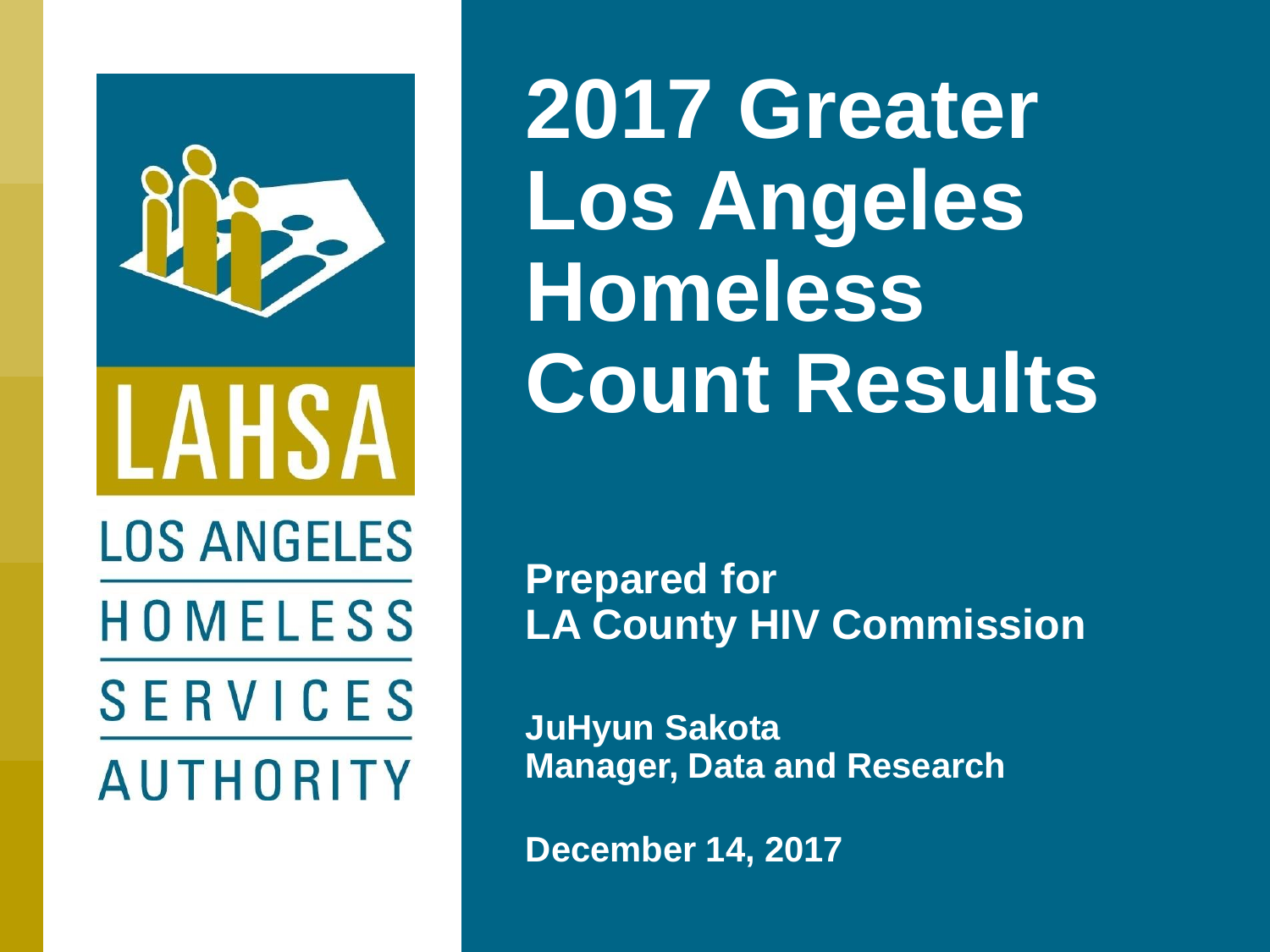

Introducing LAHSA

**Introduction: Homeless Count** 

Methodology: Surveys

Data: HIV and Homelessness

Q&A

2017 HOMELESS COUNT RESULTS **2017 HOMELESS COUNT RESULTS**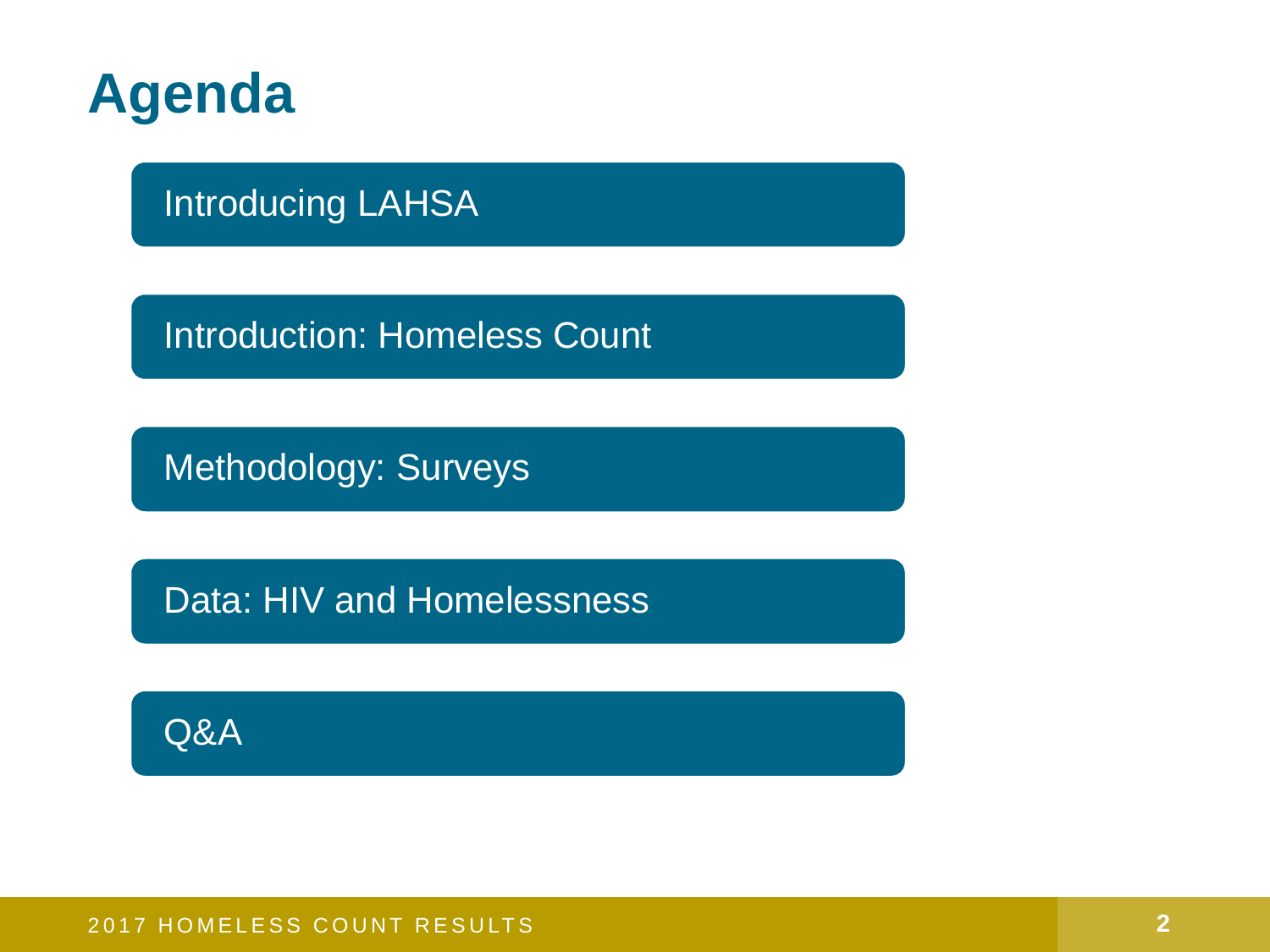## **Introducing LAHSA**

- City+County Joint Powers Authority
- To support, create, and sustain solutions to homelessness in LA County by providing leadership, advocacy, planning, and management of program funding.
- Los Angeles Continuum of Care (LA CoC) lead agency

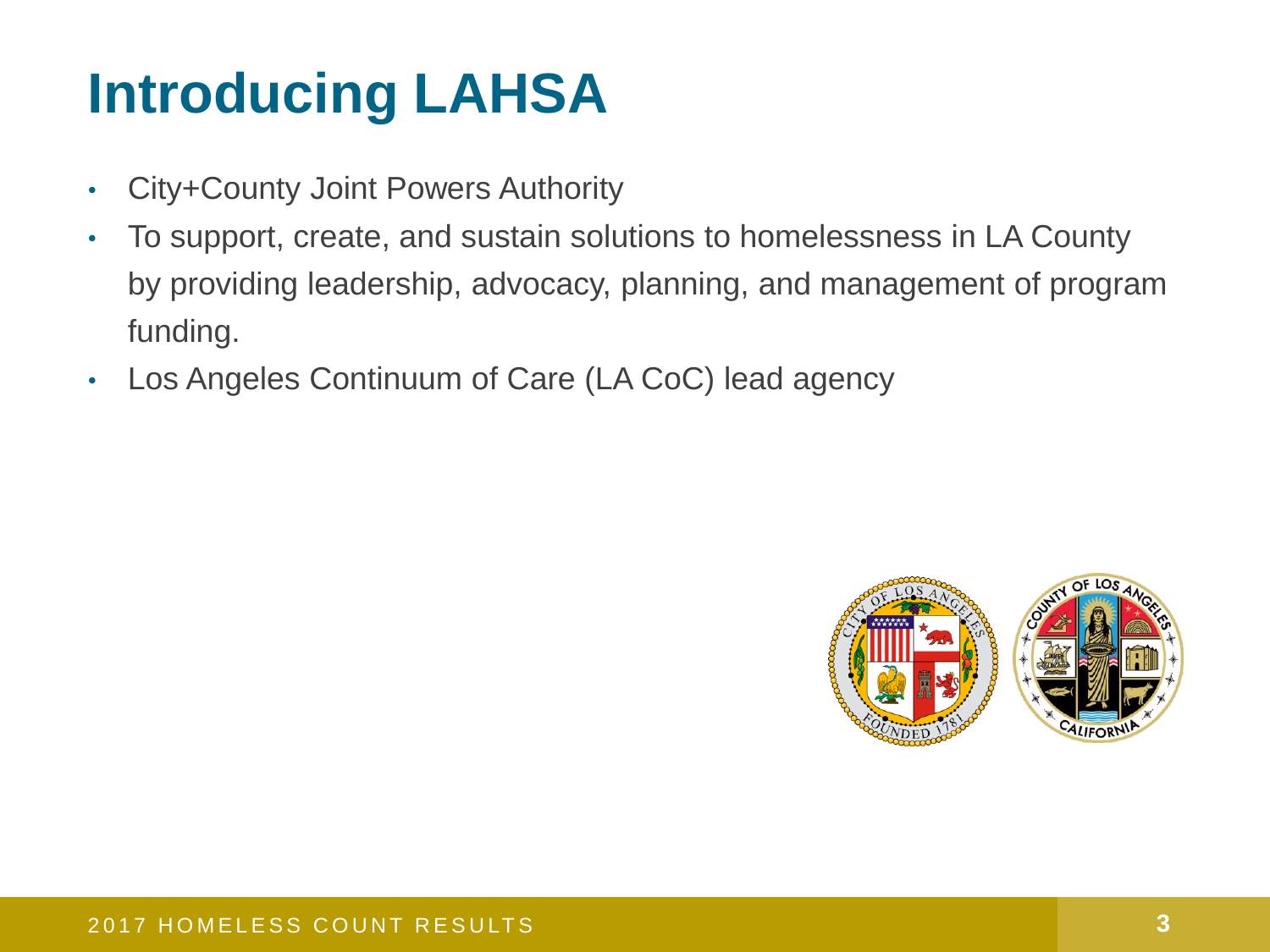# **Introduction: Homeless Count**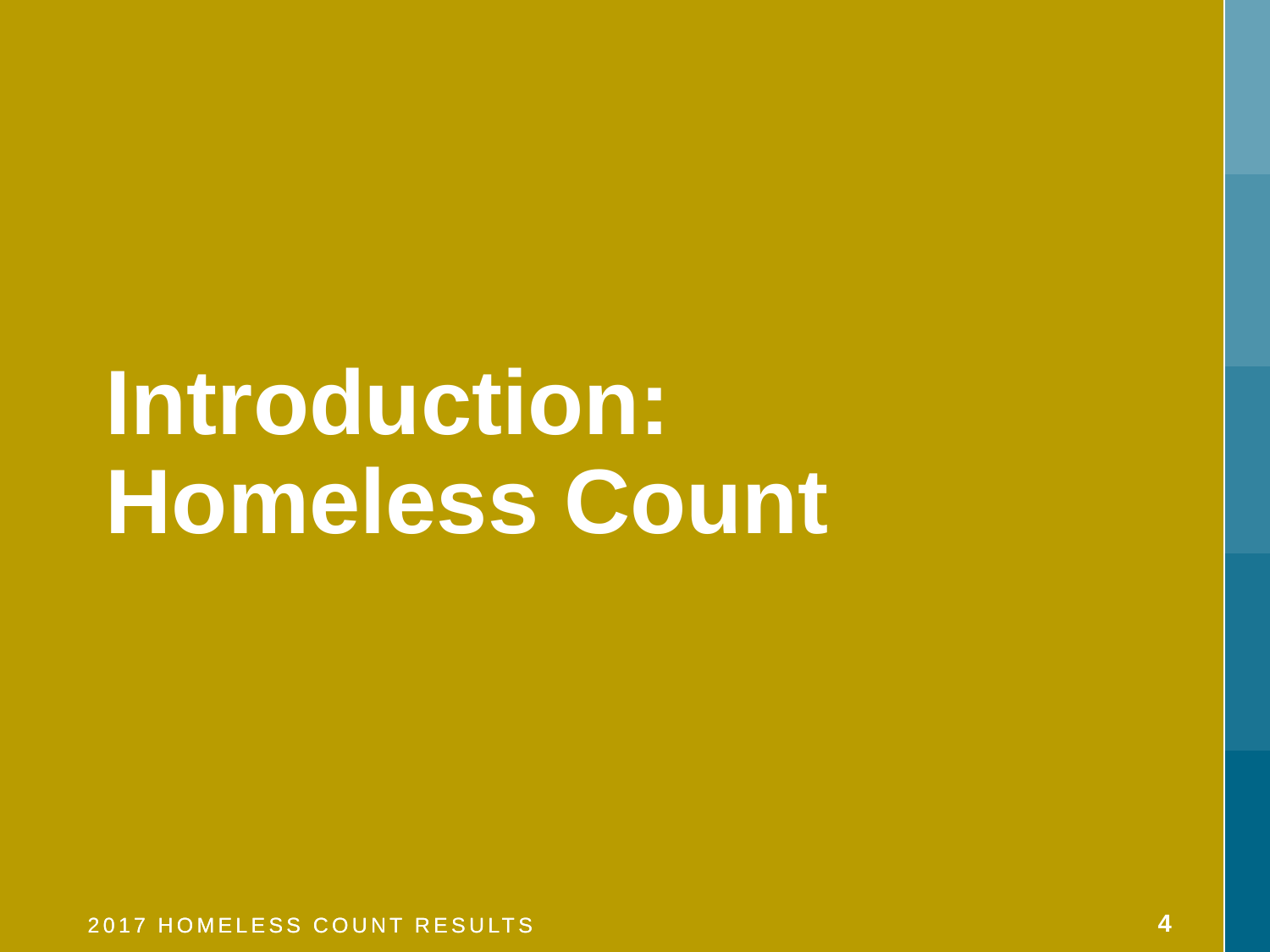## **Why We Count**

The Greater Los Angeles Homeless Count

- Gives a snapshot (or Point-In-Time Count) of homelessness in LA
- **EXECT:** Answers key questions about homelessness in LA
	- How many people?
	- What are the demographics?
	- What is the distribution across the County?
	- Where are people experiencing homelessness staying?

The Point-In-Time Count is mandated by the U.S. Department of Housing and Urban Development.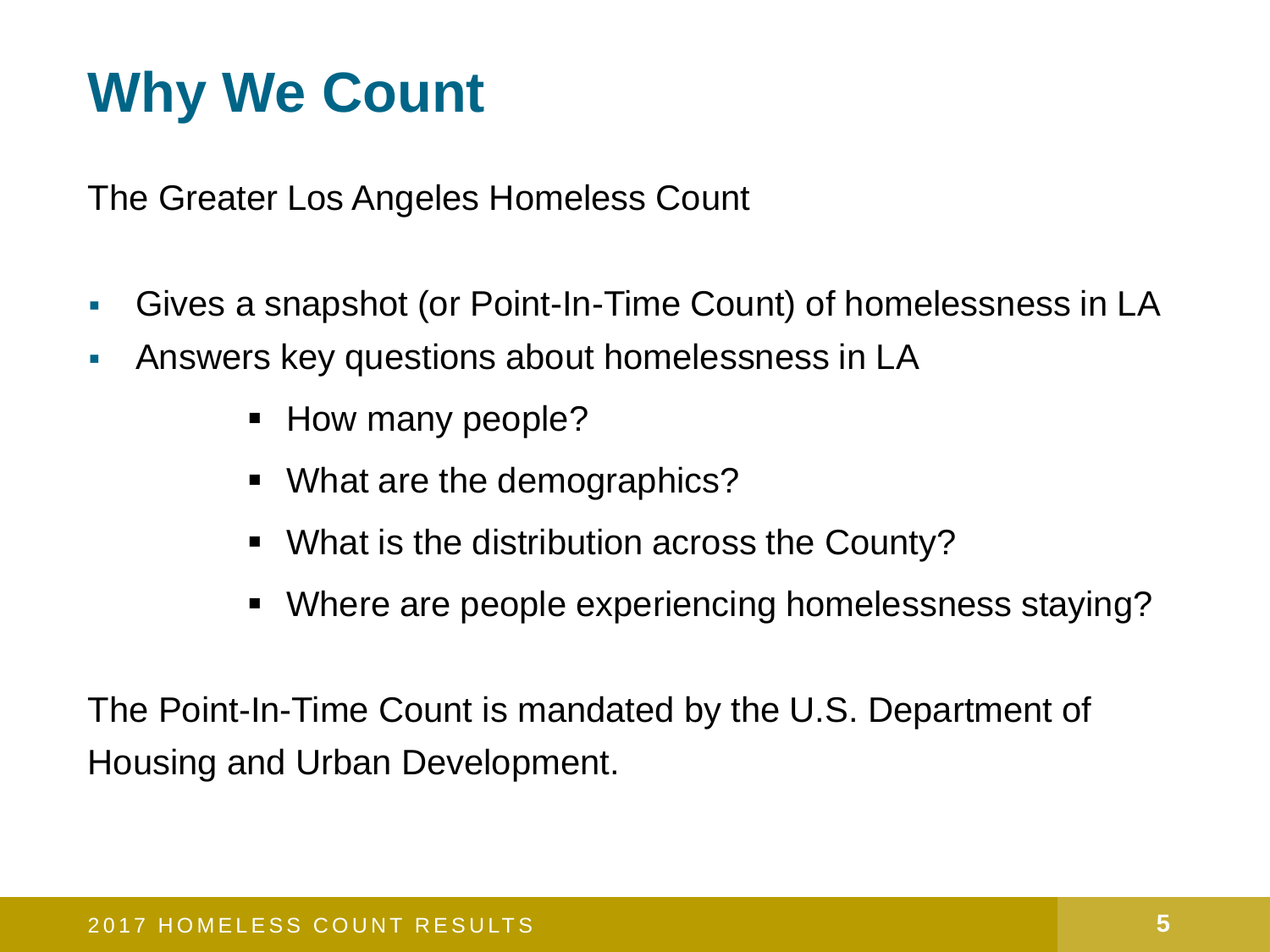## **Where We Count**

- Los Angeles Continuum of Care (CoC)
	- 100% Census Tract Coverage (Street Count)
- Street Locations
	- Metro Lines
	- County Parks
	- **Riverbeds**
- Shelter Types
	- **Emergency Shelters**
	- **Transitional Housing**
	- **Safe Havens**
- **LA CoC excludes Pasadena,** Glendale, Long Beach

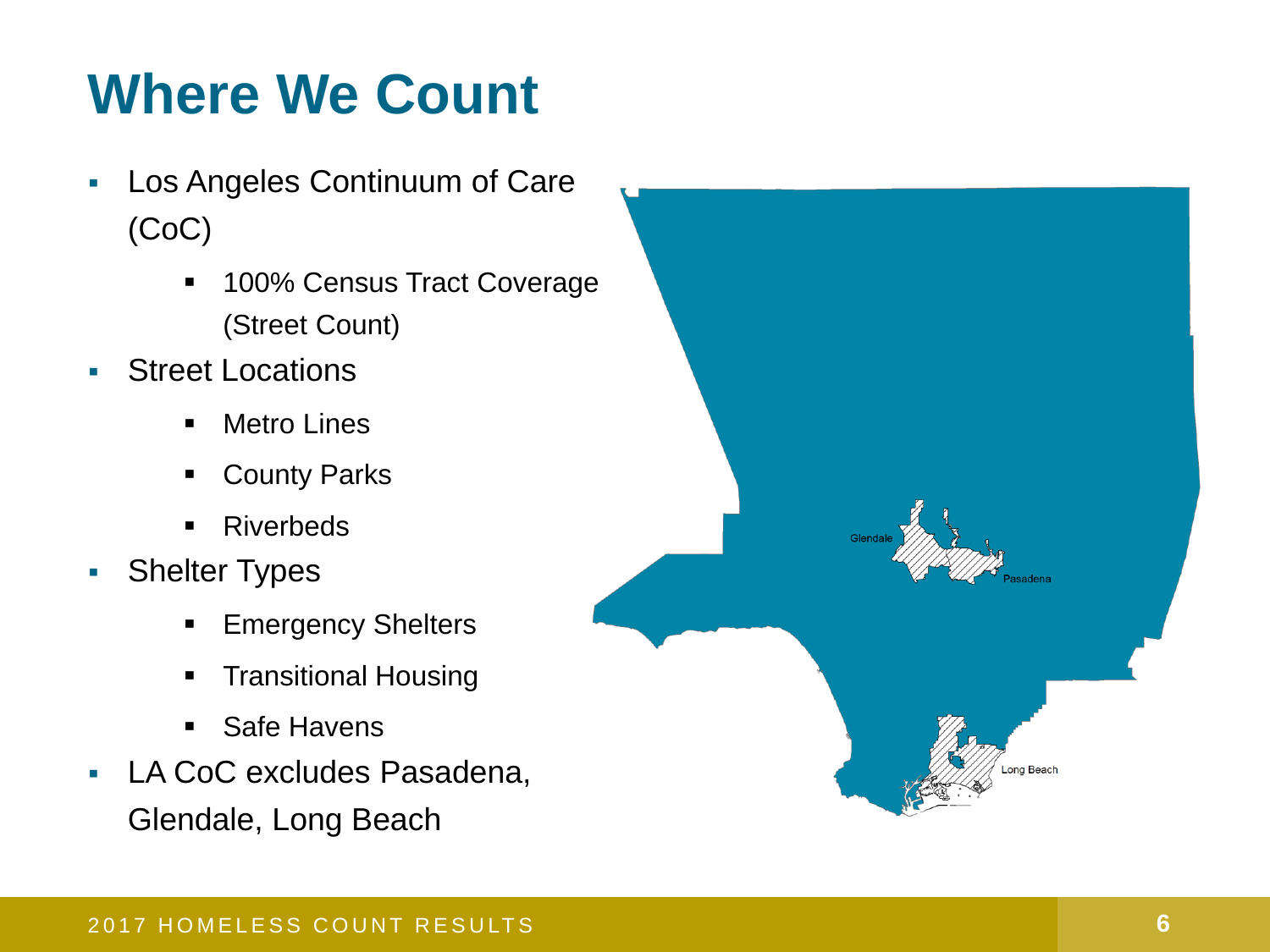## **When We Count**

- **Annually**
- Last 10 days of January
- Street Count, January 24—January 26, 2017 by Service Planning Area (SPA)
	- SPAs 2, 3, 7 January 24
	- SPAs 5, 8 January 25
	- SPAs 1, 4, 6 January 26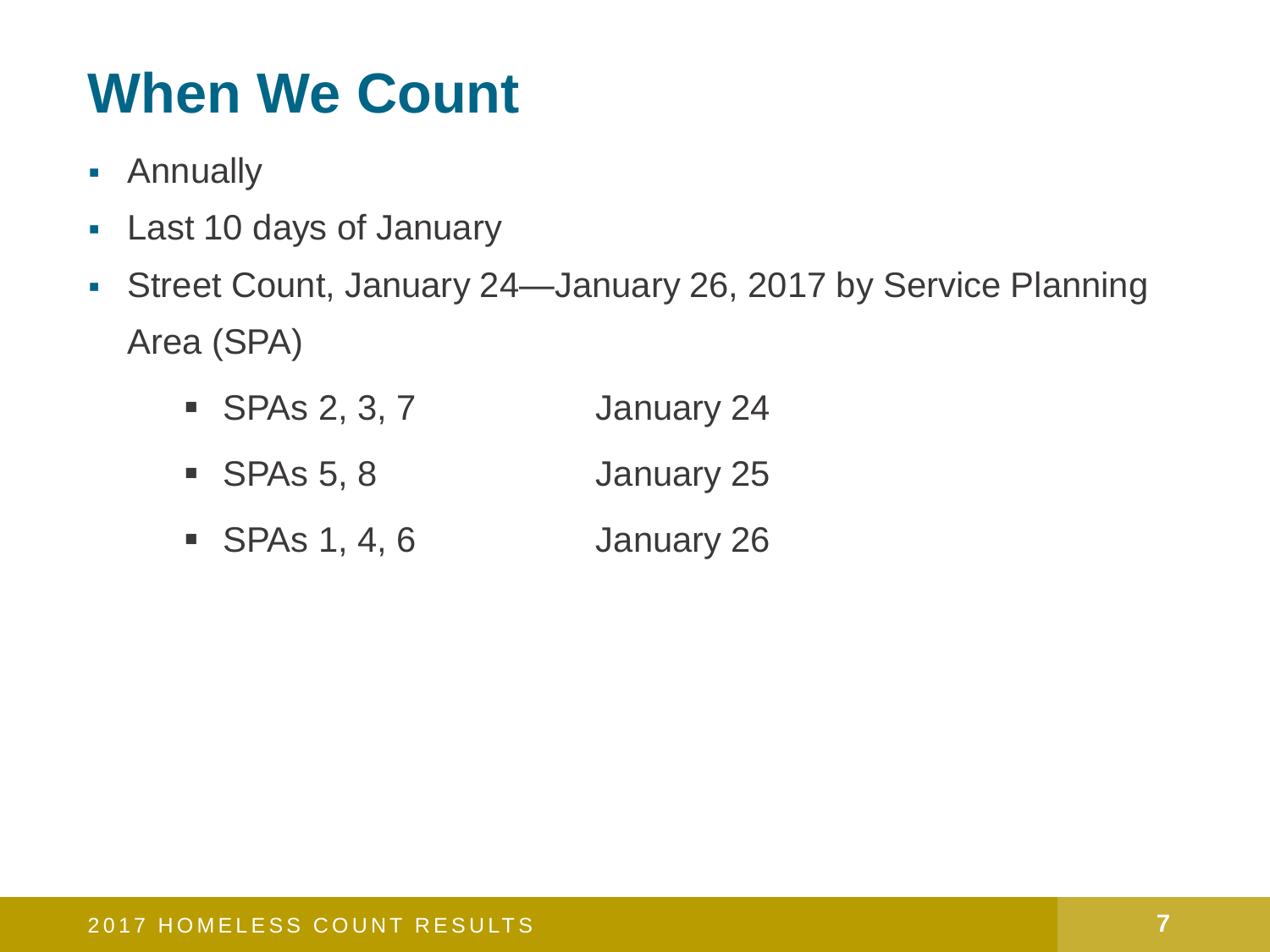## **Who We Count**

**Persons who meet HUD's definition of literal homelessness**

## **Unsheltered Sheltered**

"An individual/family whose primary nighttime residence is public/private place not designed for or ordinarily used as a regular sleeping accommodation for human beings."

"An individual/family living in a supervised publicly or privately operated shelter designed to provide temporary living arrangement."

Emergency Shelters Transitional Housing Safe Havens Emergency Hotel/Motel Voucher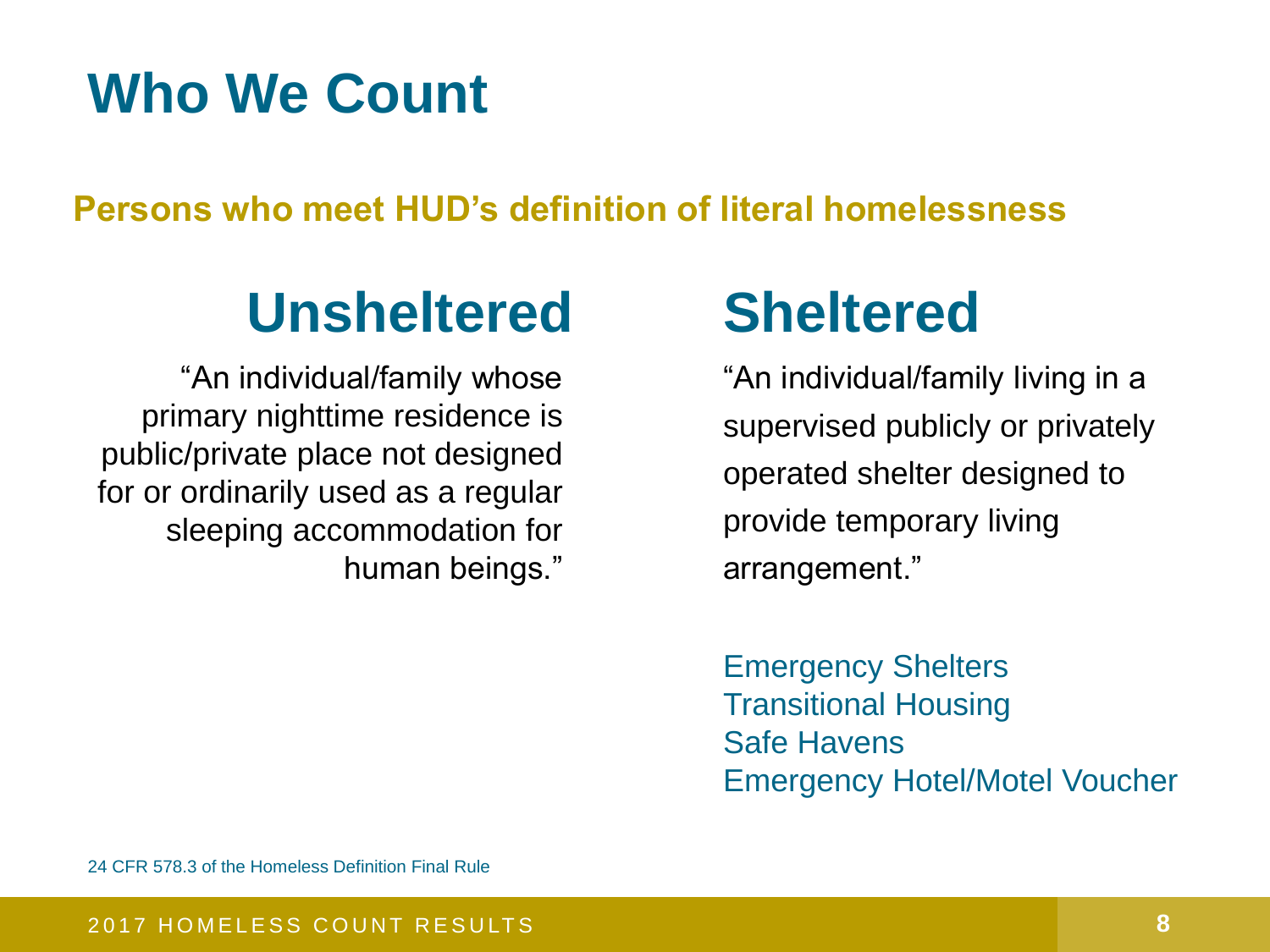## **How We Count**



### **Total Homeless Population**

|                    |                     |                                 | $\overline{\mathsf{O}}$                      |                              |                                |
|--------------------|---------------------|---------------------------------|----------------------------------------------|------------------------------|--------------------------------|
|                    | <b>Single Adult</b> | <b>Adult</b><br><b>Families</b> | <b>Transition Age</b><br>Youth<br>(18 to 24) | Young<br><b>Families</b>     | Unaccompanied<br><b>Minors</b> |
| <b>Unsheltered</b> | <b>Street Count</b> | Demographic<br>Survey           | Youth Count / Demographic Survey             |                              |                                |
| <b>Sheltered</b>   |                     | <b>Shelter Count</b>            |                                              | <b>Shelter Intake Survey</b> |                                |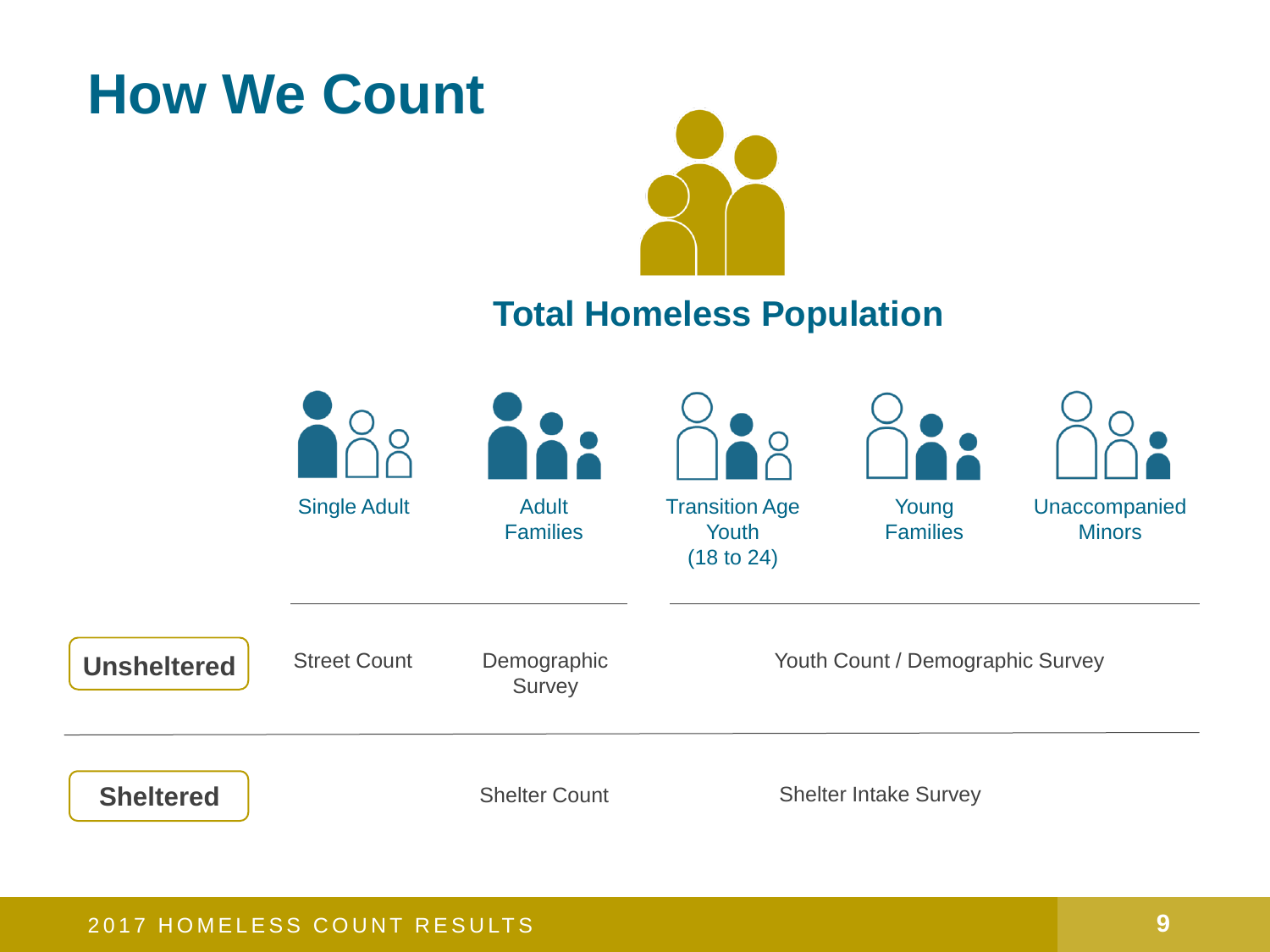## **Demographic Survey**

**Survey of persons experiencing unsheltered homelessness Census Tract based two-stage sampling (probability/random sampling)**

- January March 2017
- 415 out of 2,160 census tracts were selected
- Survey attempts were made in 387 census tracts
- $n= 4,808$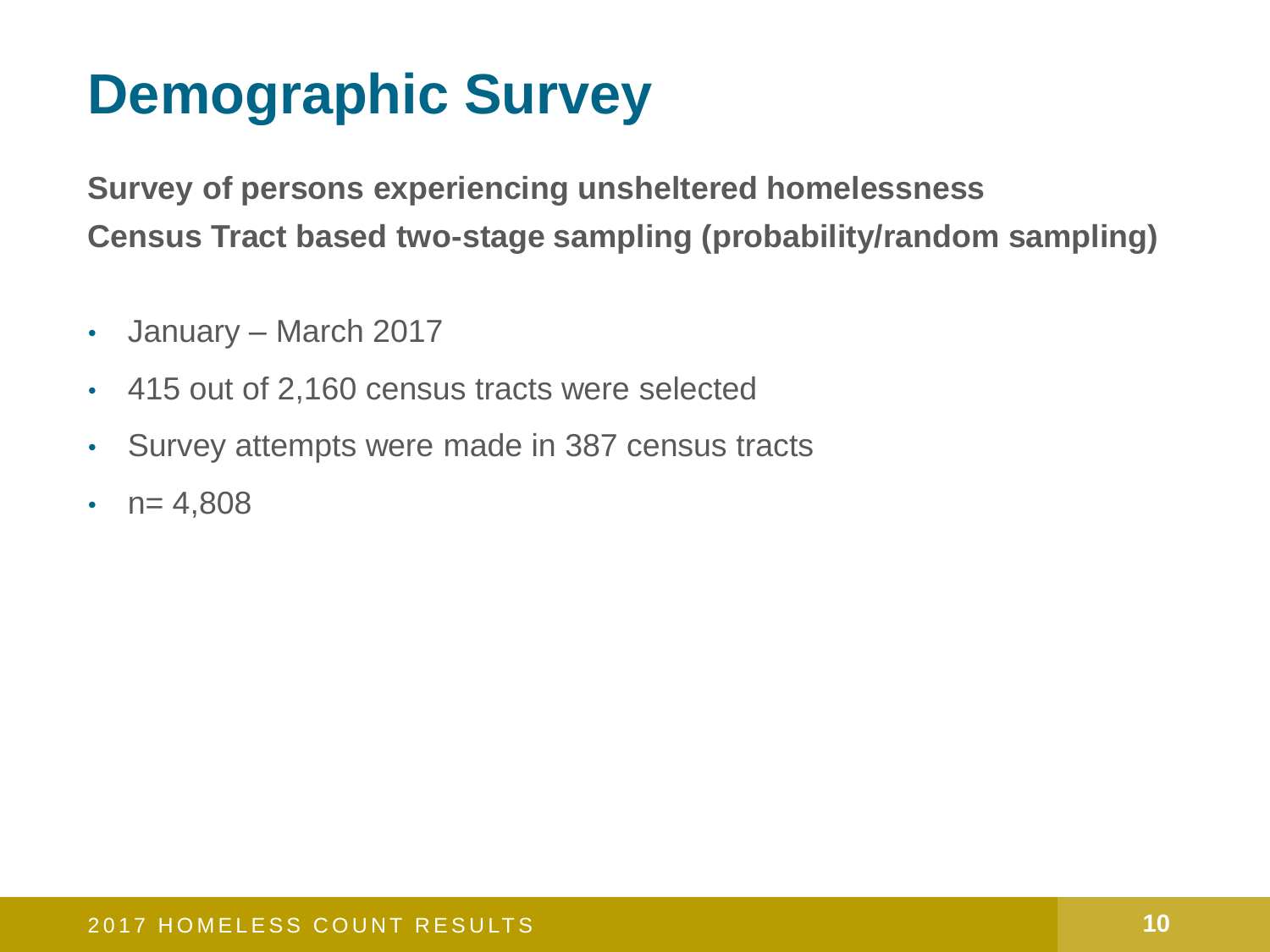## **Findings: Homeless Count**

2017 HOMELESS COUNT RESULTS **11**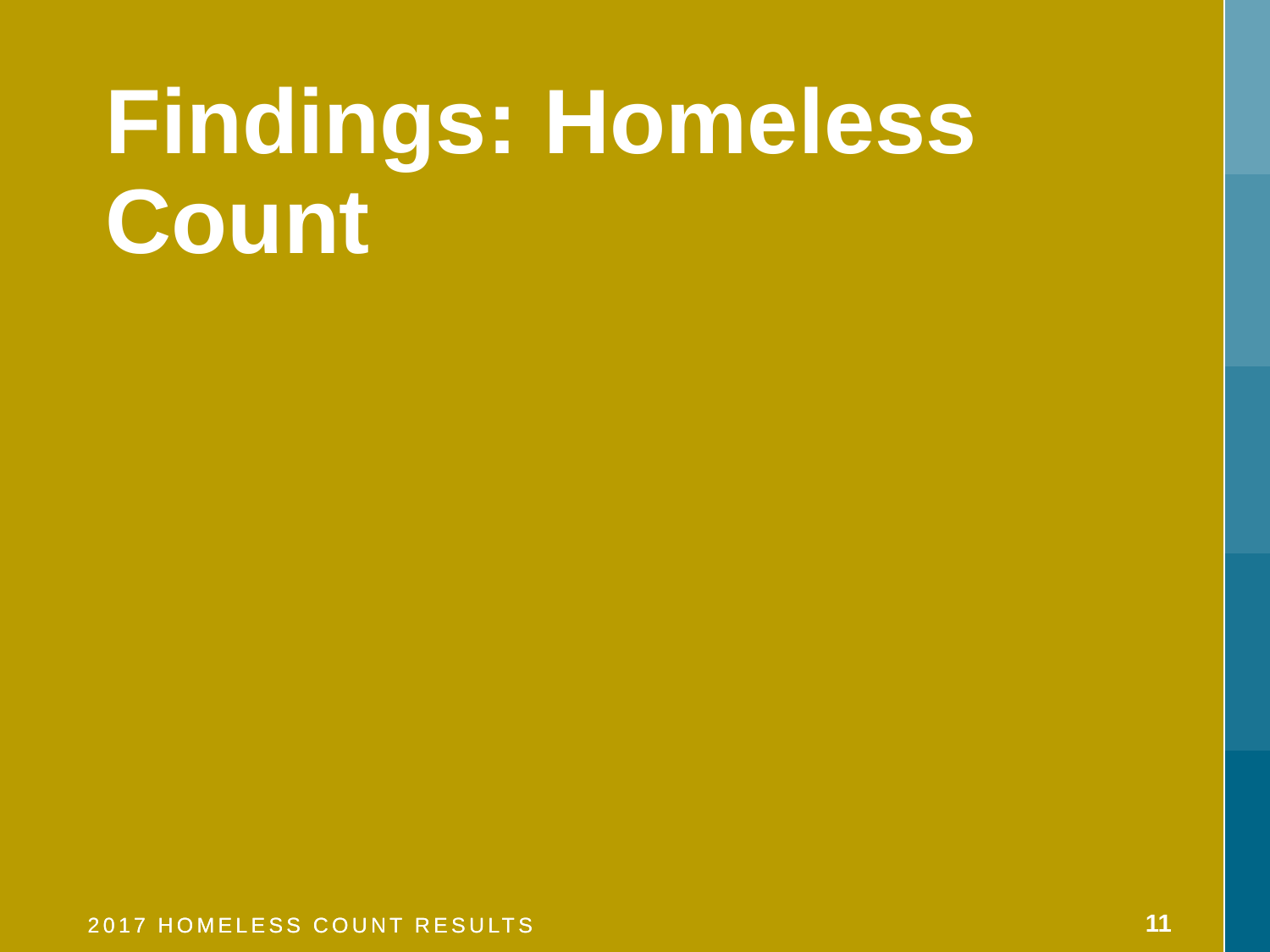## **2017 Los Angeles County Results**

57,794 People experiencing homelessness on a given night

23% Increase from 2016 total of 46,874

**Total Homeless Population Los Angeles County, 2016 - 2017**



Los Angeles County also includes Glendale, Long Beach, and Pasadena CoCs

**Geography:**  LA County

**Population: Total** (Sheltered and Unsheltered)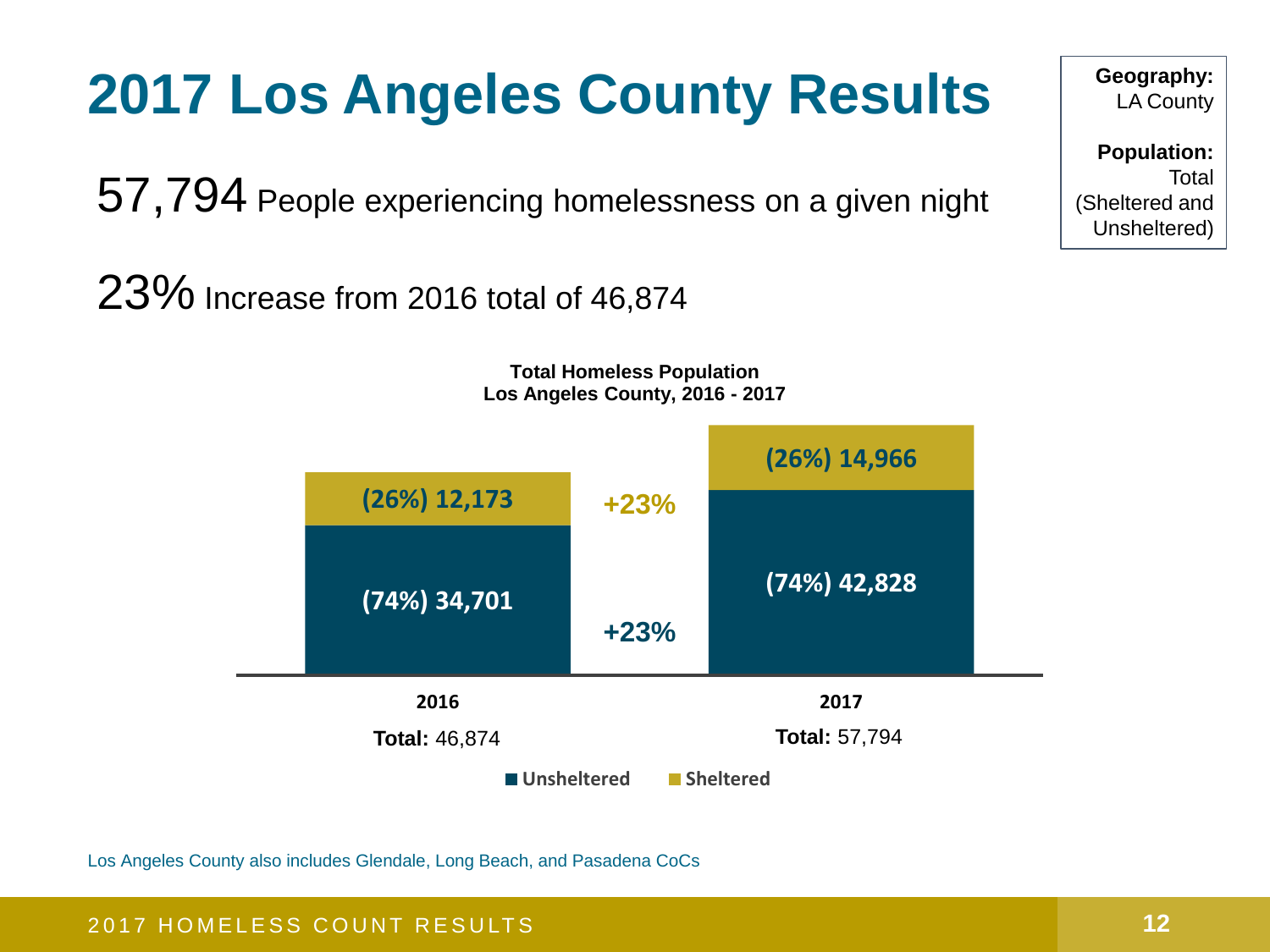### **2017 Los Angeles County Findings by SPAs**

**Geography:**  LA County

**Population:**  Total (Sheltered and Unsheltered)

| <b>Service Planning Area</b> | <b>2016 Total</b> | <b>2017 Total</b> | % Change |
|------------------------------|-------------------|-------------------|----------|
| 1- Antelope Valley           | 3,038             | 4,559             | $+50%$   |
| 2- San Fernando Valley       | 7,334             | 7,627             | $+4%$    |
| 3- San Gabriel Valley        | 3,142             | 4,127             | $+31%$   |
| $4$ - Metro LA               | 11,860            | 15,393            | $+30%$   |
| 5- West LA                   | 4,659             | 5,511             | $+18%$   |
| 6- South LA                  | 7,459             | 9,243             | $+24%$   |
| 7- East LA County            | 3,469             | 5,189             | $+50%$   |
| $8 -$ South Bay              | 5,913             | 6,145             | $+4%$    |
| <b>Totals</b>                | 46,874            | 57,794            | $+23%$   |

Los Angeles County also includes Glendale, Long Beach, and Pasadena CoCs

### 2017 HOMELESS COUNT RESULTS **13**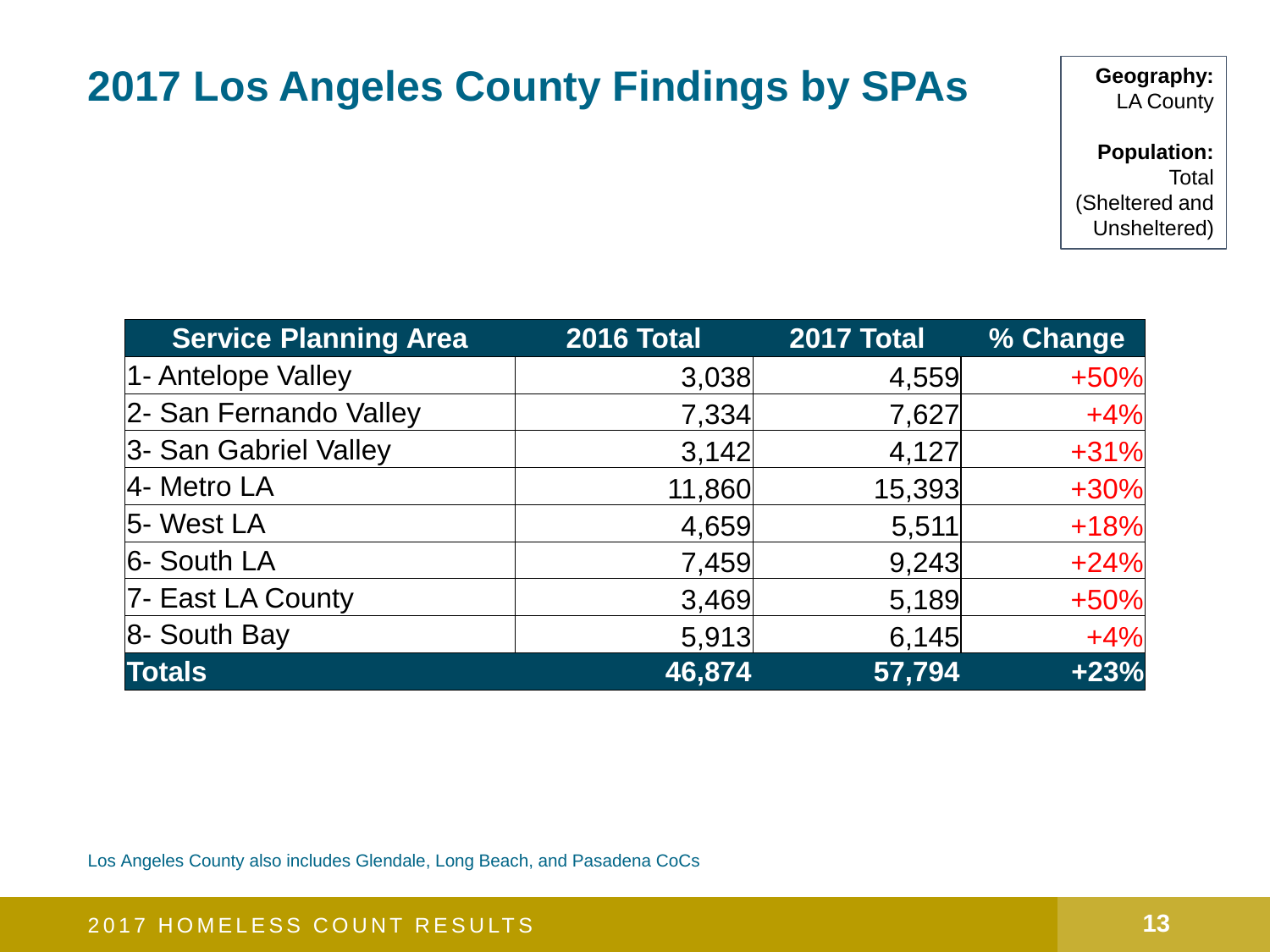## **People Placed into Housing**

14,214 People moved out of homelessness into Permanent Housing in 2016

- 30% Increase from 2015
- 61% Increase from 2014

**Total Housing Placements, Los Angeles Continuum of Care, 2014 - 2016**



LA CoC excludes Glendale, Pasadena, and Long Beach CoCs

**Geography:**  LA CoC

**Population: Total** (Sheltered and Unsheltered)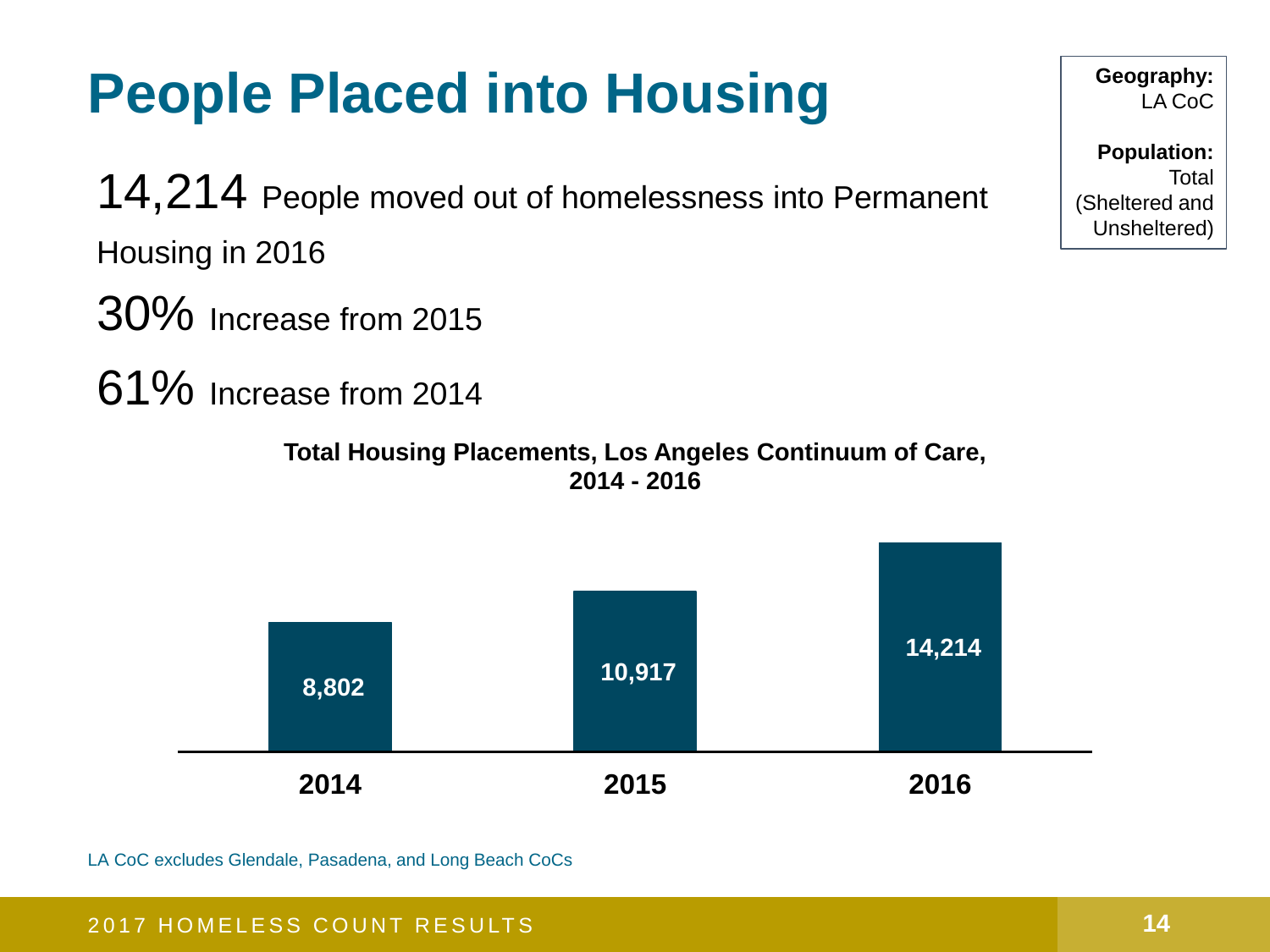## **Demographic Characteristics**

Age Race/Ethnicity Gender Sexual Orientation Health Conditions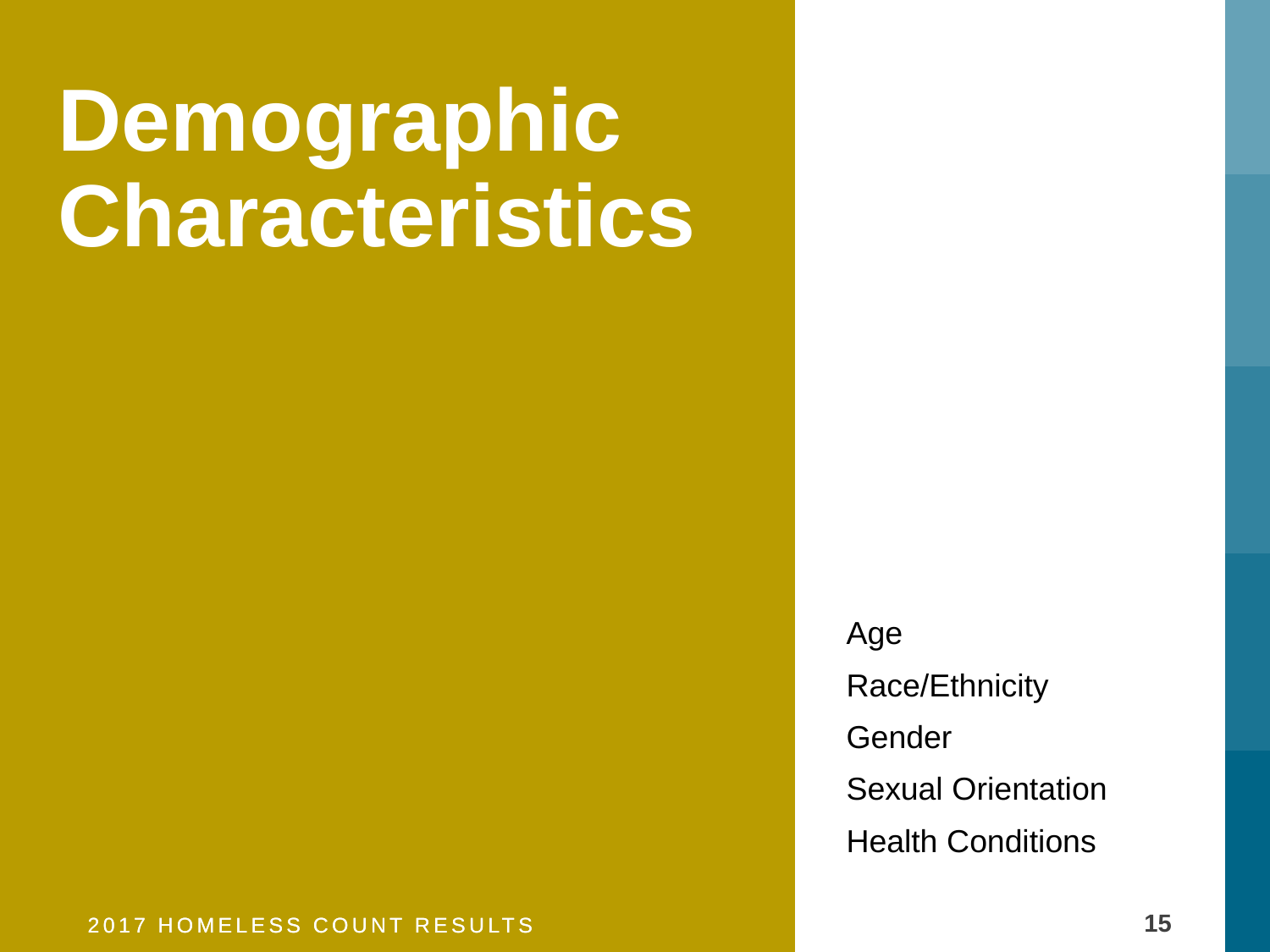

LA CoC excludes Glendale, Pasadena, and Long Beach CoCs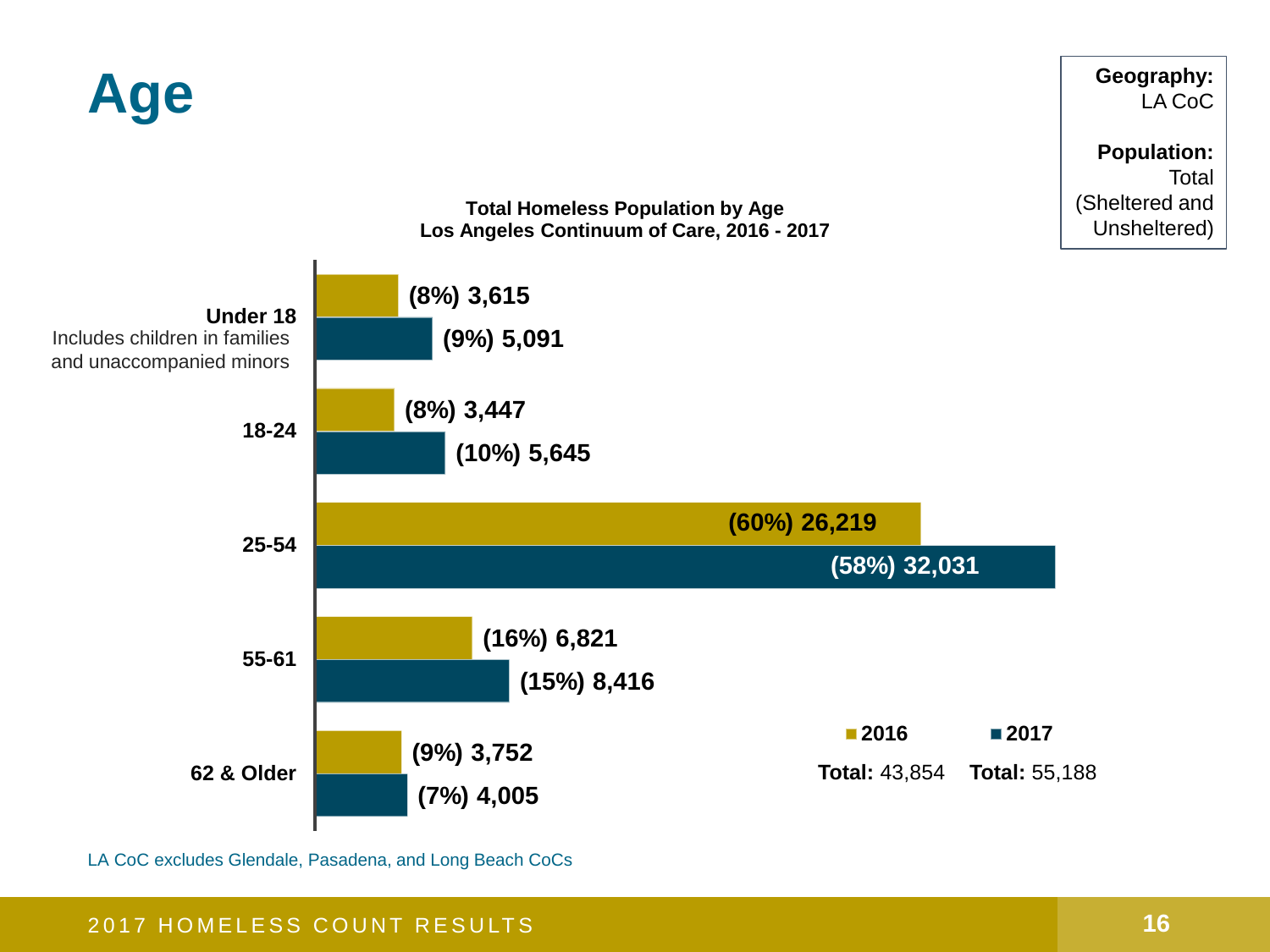## **Race and Ethnicity**

**Population:**  Total (Sheltered and Unsheltered)

**Geography:**  LA CoC



**Total Homeless Population by Race and Ethnicity Los Angeles Continuum of Care, 2016 - 2017**

LA CoC excludes Glendale, Pasadena, and Long Beach CoCs

### 2017 HOMELESS COUNT RESULTS **17**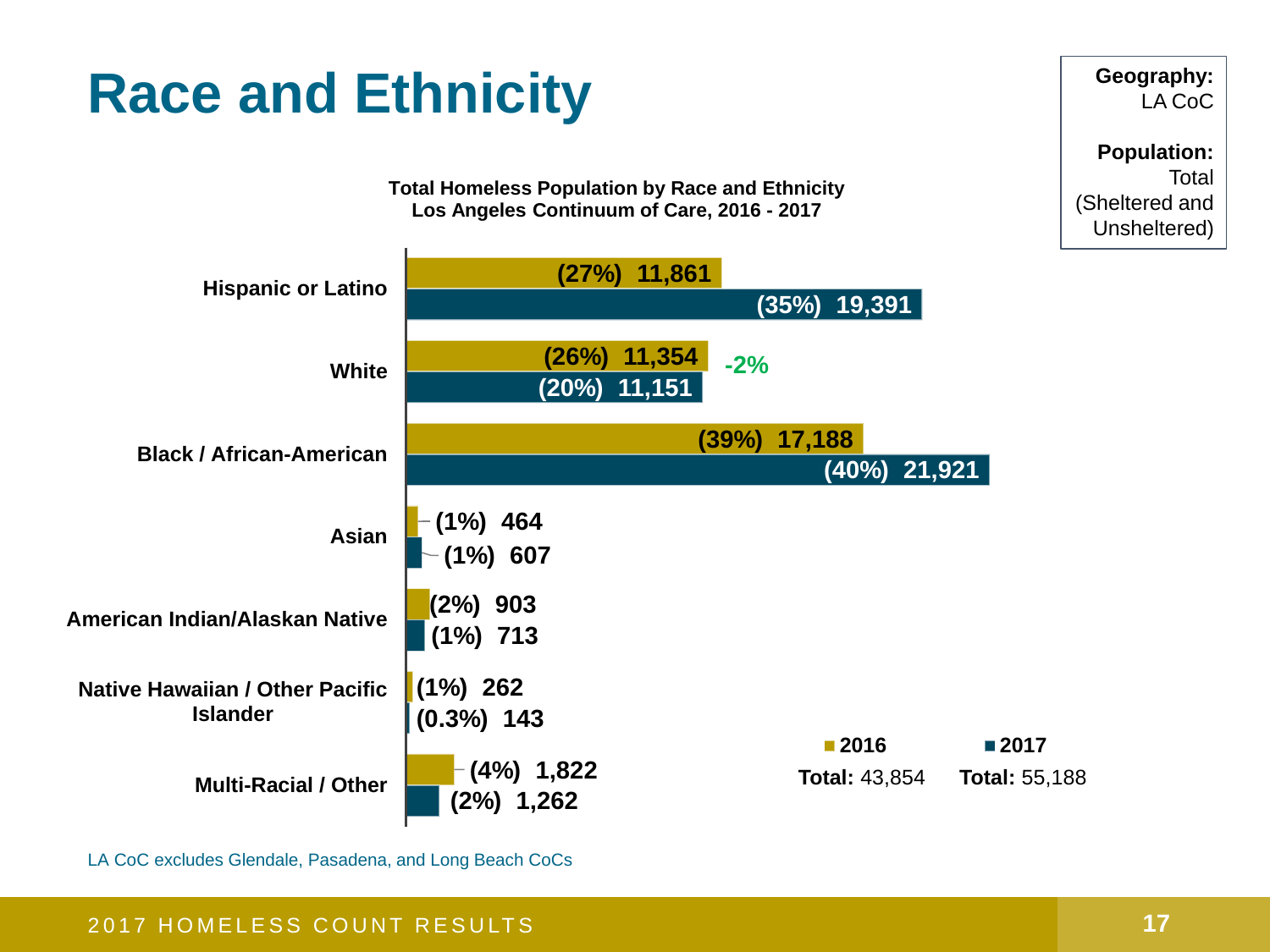

"Does not identify as male, female, or transgender" category was introduced to the Demographic Survey for the first time in 2017 Los Angeles County includes Glendale, Pasadena, and Long Beach CoCs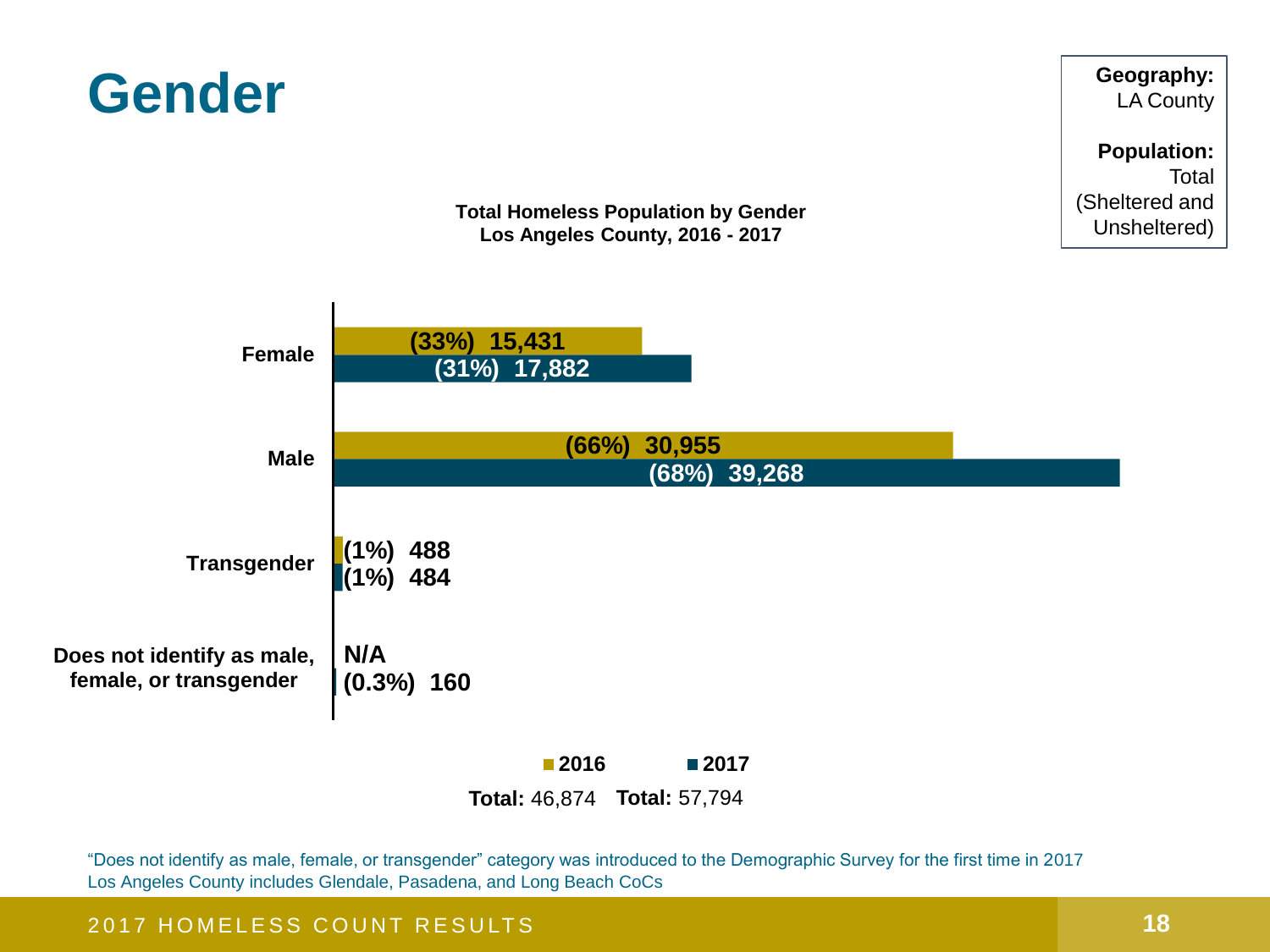

LA CoC excludes Glendale, Pasadena, and Long Beach CoCs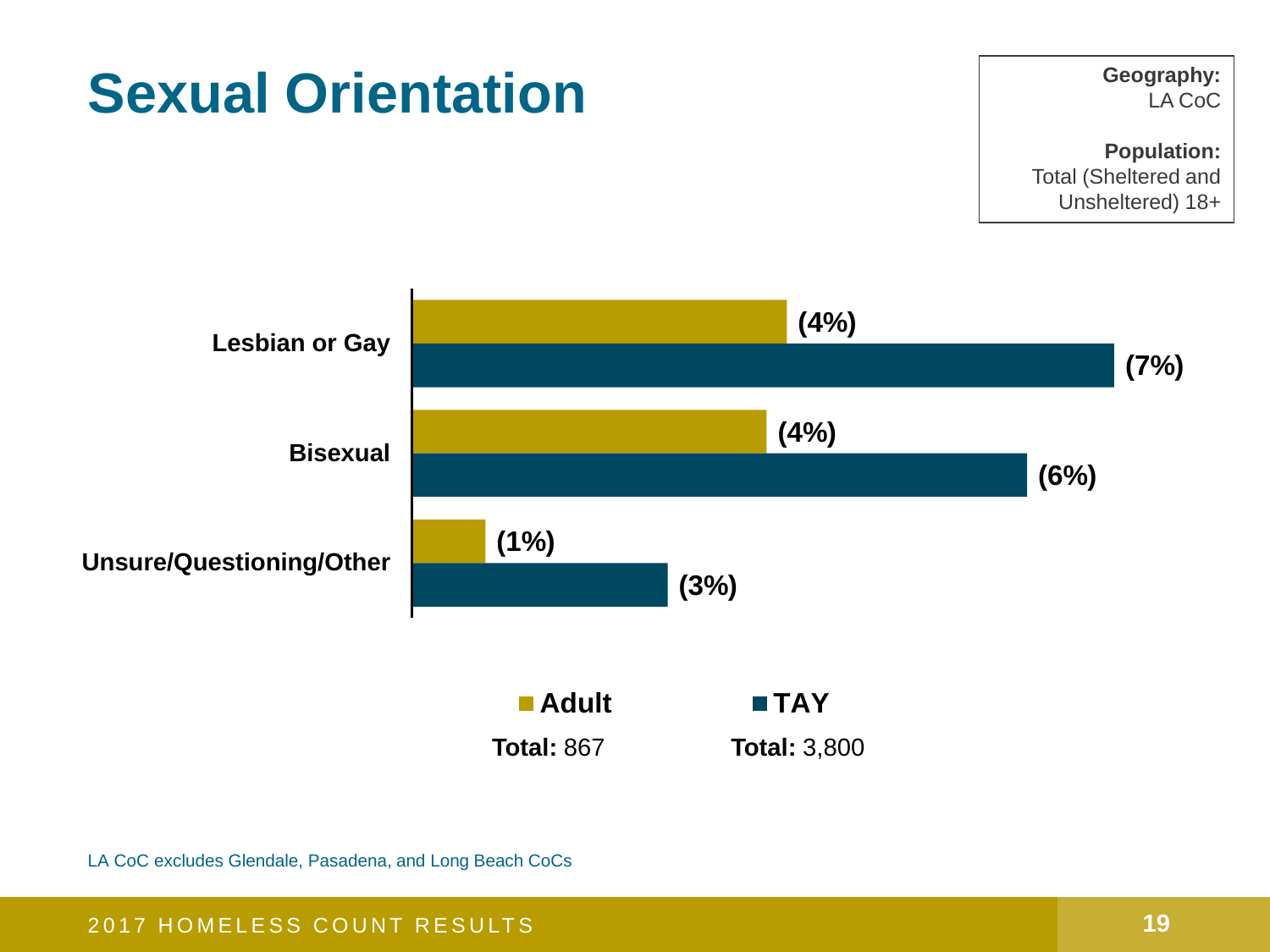## **Health Conditions**

**Geography:**  LA County

**Population:**  Total (Sheltered and Unsheltered) 18+



Question asked using response card Totals for each condition include persons 18 years and older only Los Angeles County includes Glendale, Pasadena, and Long Beach CoCs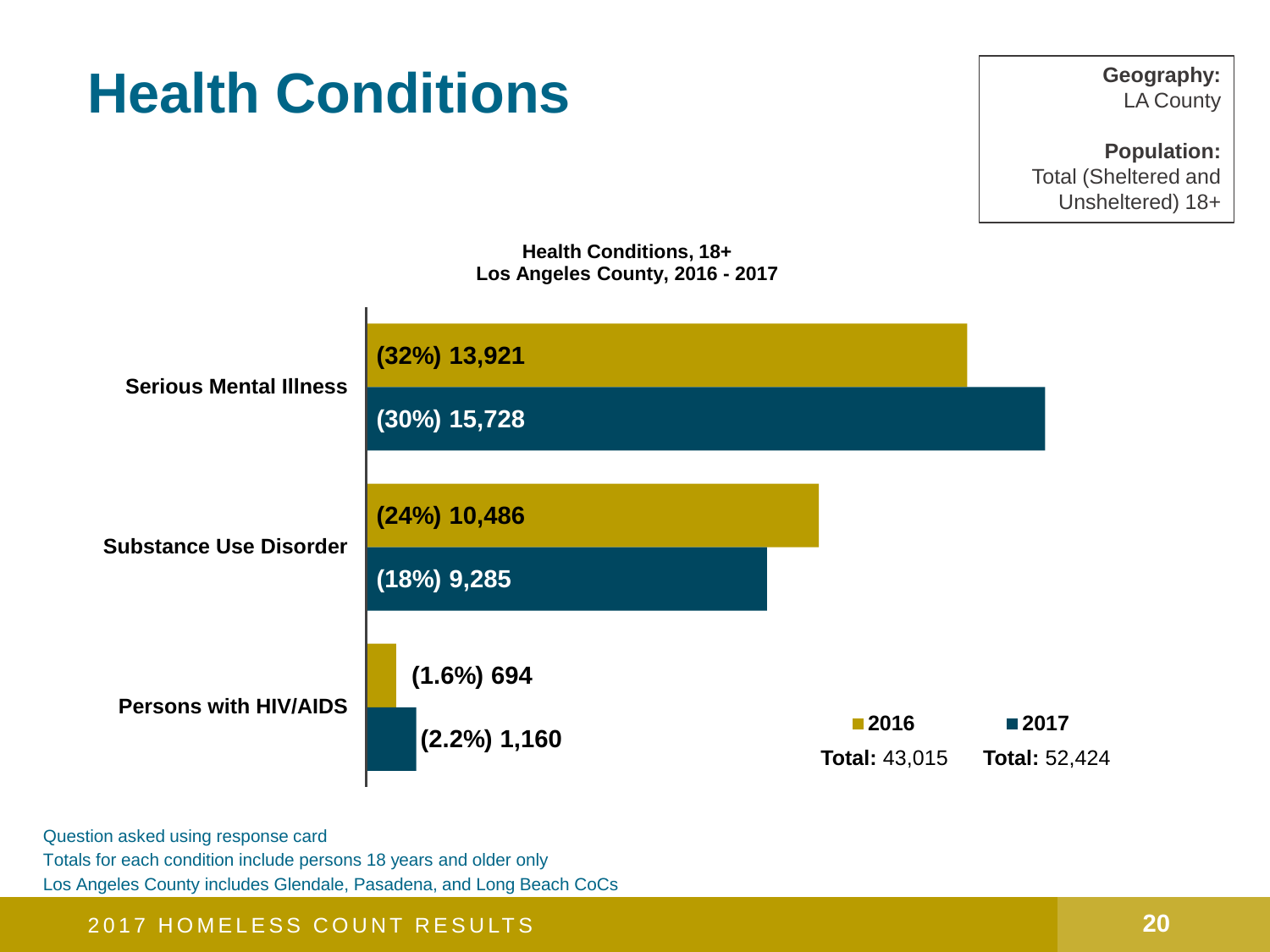## **Health Conditions**

### 36. Do you have, have you ever had, or has a healthcare provider ever told you that you have any of the following health conditions? Please use the response card.

- Problematic alcohol use □
- Problematic drug use □
- $\Box$  Serious and long continuing mental illness (e.g. depression, bipolar disorder, or schizophrenia)
- $\Box$  Physical disability
- Physical illness (chronic or ongoing) □
- $\Box$  HIV / AIDS-related illness
- Severe depression (chronic or ongoing) □
- Post-Traumatic Stress Disorder (PTSD) □
- Traumatic Brain Injury (TBI) □
- Developmental disability □
- None of the above □
- Declined □
- $\Box$  Don't know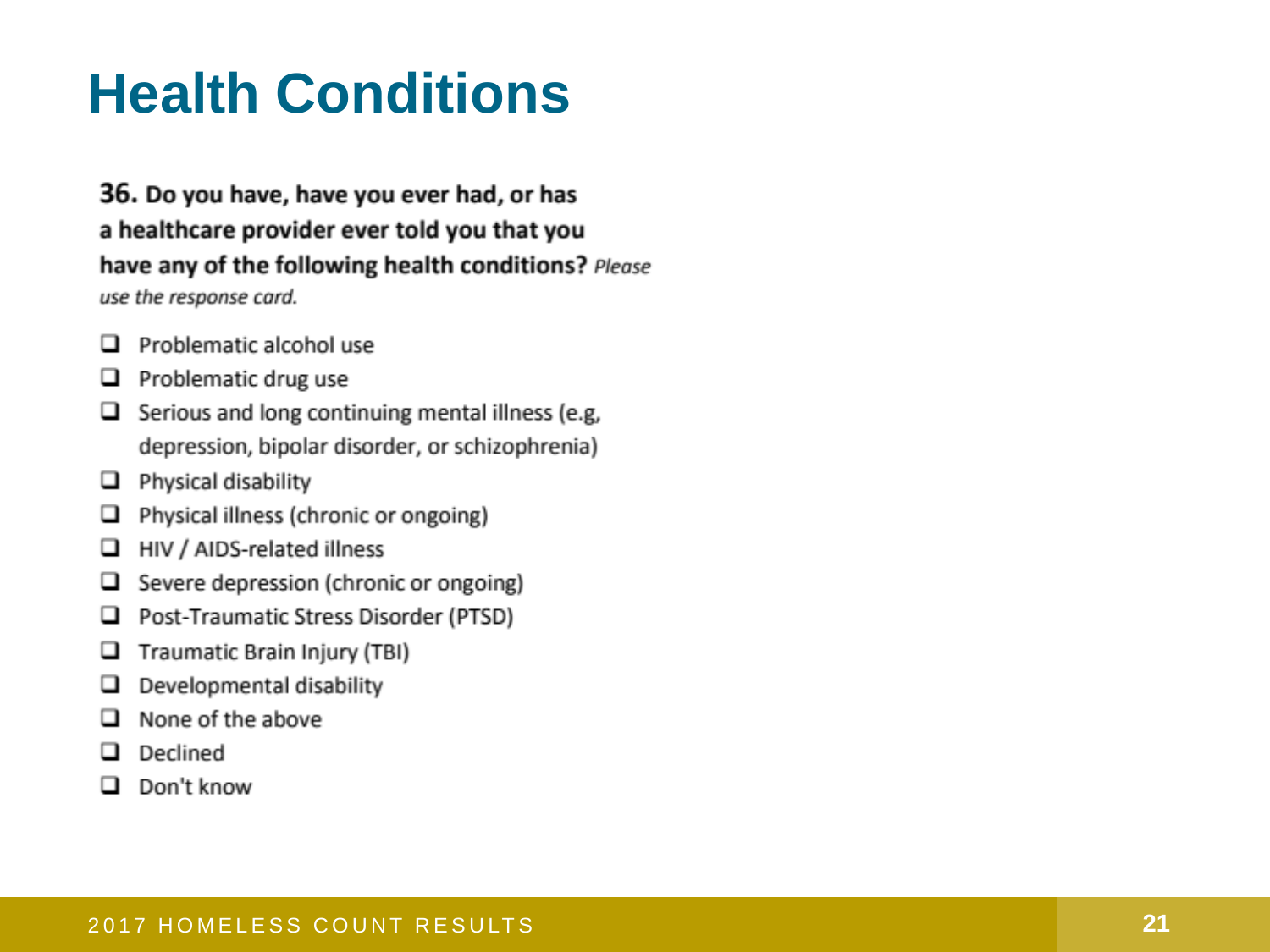# Data: HIV and **Homelessness**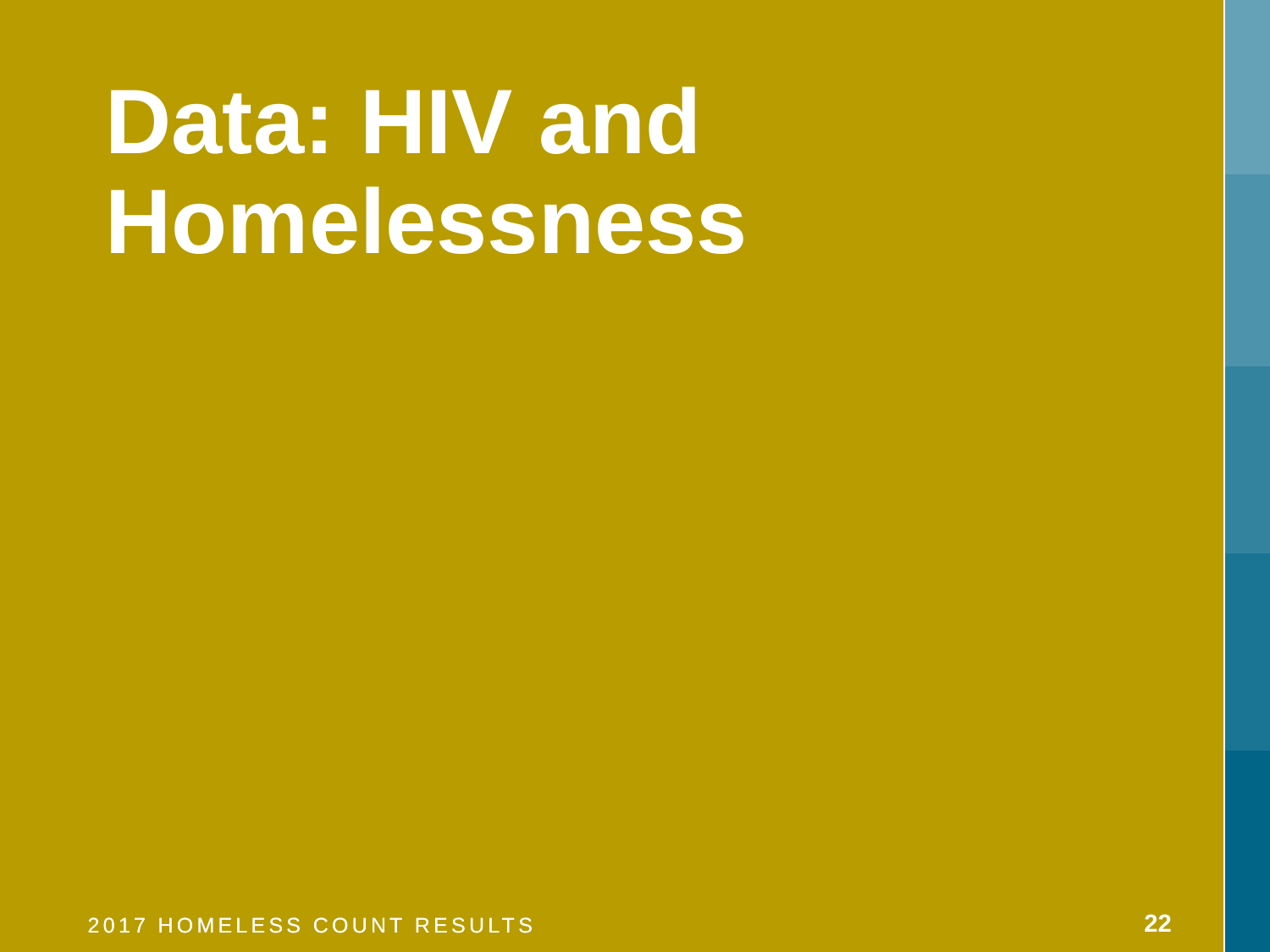## **Results from Demographic Survey**

2 out of 100 persons ages 18 and over experiencing homelessness in LA have HIV/AIDS (self-reported). (Incidence rate of HIV/AIDS in the County: 24.3 per 100,000 persons)

Significant increases in persons who have HIV/AIDS in SPAs 4, 7, and 8 from 2016 to 2017.

| <b>Service Planning Area</b> | 2016      | 2017       | % Change |
|------------------------------|-----------|------------|----------|
| 1- Antelope Valley           | 20(1%)    | 32 $(1%)$  | $+60%$   |
| 2- San Fernando Valley       | 157 (2%)  | 126 (2%)   | $-20%$   |
| 3- San Gabriel Valley        | 22(1%)    | 60(2%)     | $+173%$  |
| 4- Metro LA*                 | 284 (3%)  | 641 (4%)   | $+126%$  |
| 5- West LA                   | 14 (0.3%) | 49 (1%)    | $+250%$  |
| 6- South LA                  | 102 (1%)  | 114 (1%)   | $+12%$   |
| 7- East LA County*           | 49 (2%)   | 24(1%)     | $-51%$   |
| 8- South Bay*                | 61(2%)    | 111 (3%)   | $+82%$   |
| <b>Totals</b>                | 694(2%)   | 1,160 (3%) | $+67%$   |

Los Angeles County includes Glendale, Pasadena, and Long Beach CoCs

\* Statistically significant change in population of people with HIV/AIDS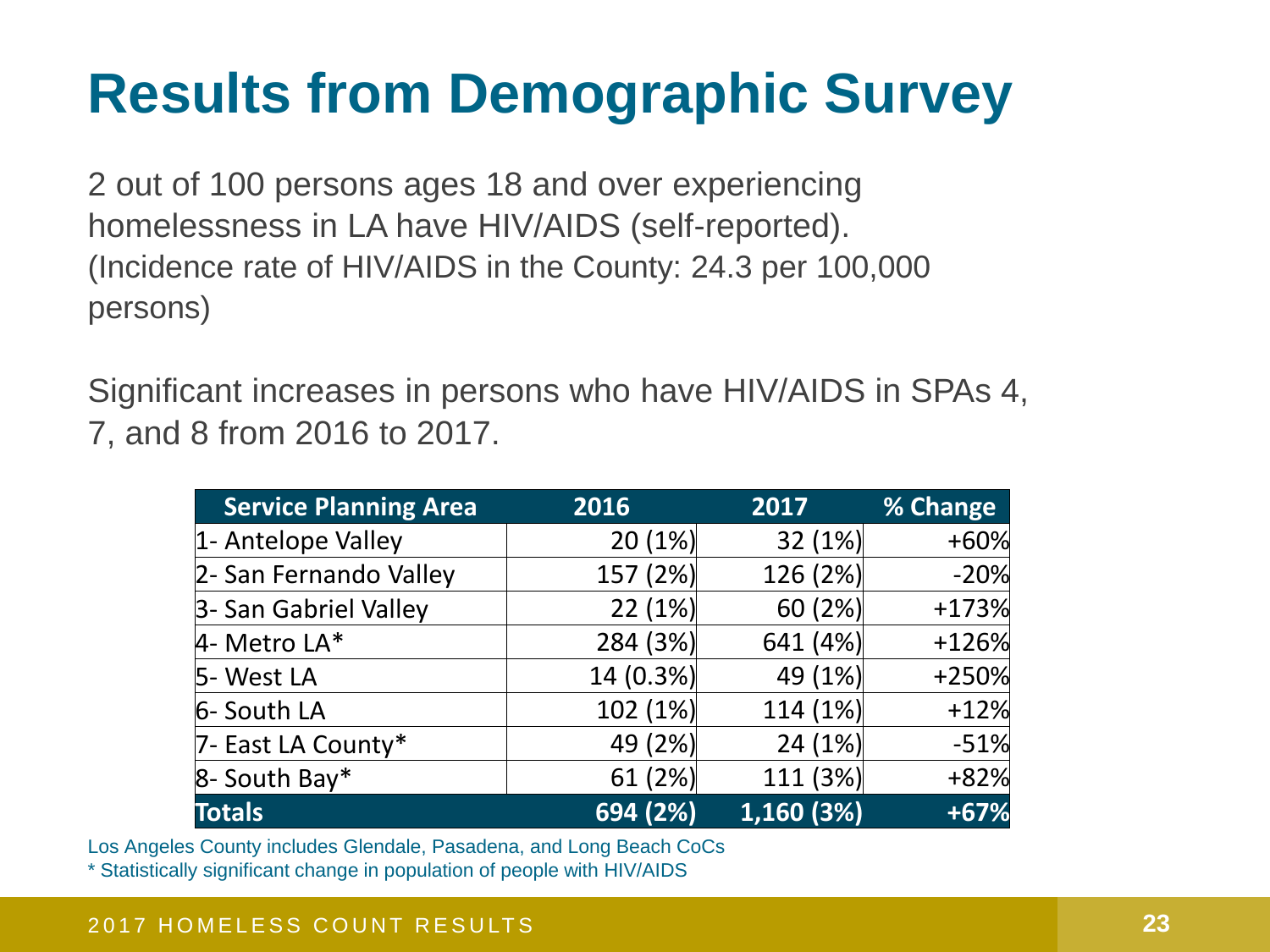## **Annualized Picture (People on HMIS)**

- **About 2% of clients on HMIS live with HIV/AIDS. (2,573 out of 122,112)**
- **76% are male (v. 54% among non-PLWHA clients)**
- **55% are ages between 35 and 54 (v. 33% among non-PLWHA clients)**



Clients with HIV/AIDS



Non-PLWHA Clients

HMIS Client Data from Los Angeles Homeless Services Authority. (Data period: 12/1/2016 to 11/30/2017)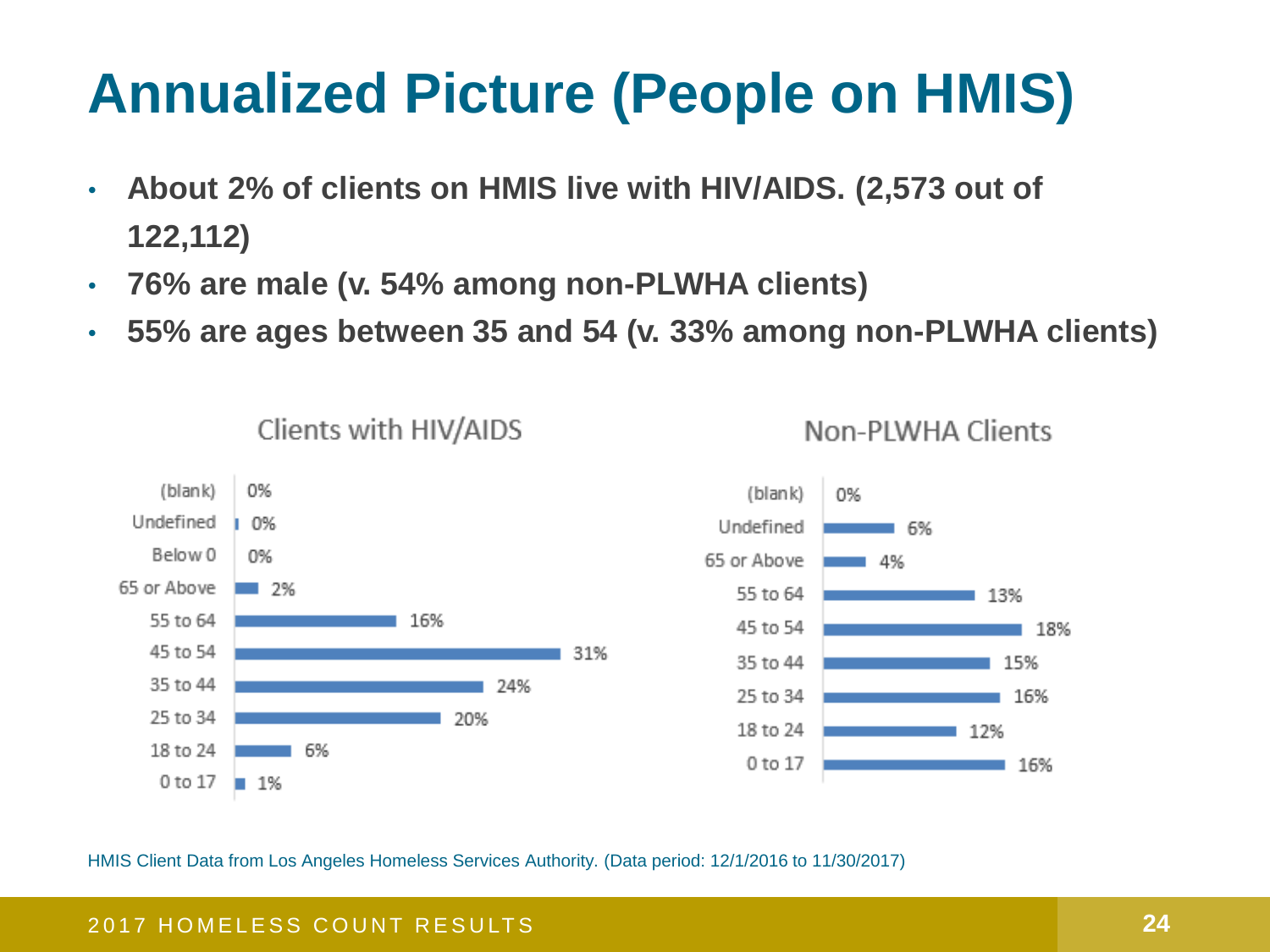## **Shelter Programs for PLWHA**

### **Transitional Housing (205 Beds)**

### **SPA 2**

■ Tarzana Treatment Center – HIV Transitional Housing Program

### **SPA 4**

- Alliance for Housing and Healing Serra Project
- **JWCH Institute, Inc. HOPWA**
- Project New Hope Residential Care Facilities for the Chronically Ill
- SRO Housing Corporation HOPWA
- The Salvation Army Bethesda House at Algeria
- **SPA 7**
	- Whittier Area First Day Coalition Homelessness Program

Data from Housing Inventory Count (2017), Los Angeles Homeless Services Authority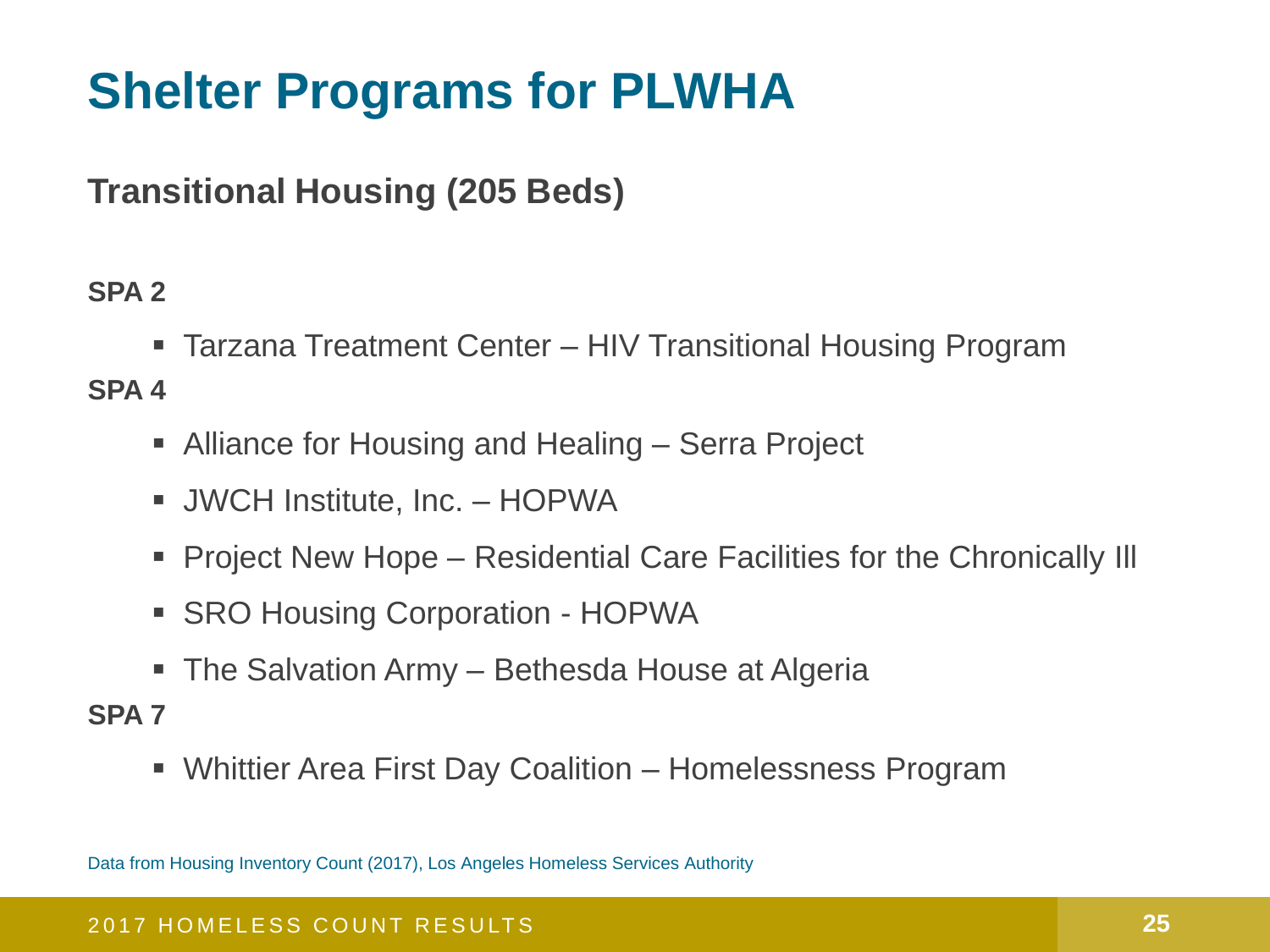### **Shelter Programs for PLWHA**

### **Emergency Shelter (90 Beds)**

### **SPA 4**

- **First Presbyterian Church of Hollywood Hollywood Winter Refuge**
- **JWCH Institute, Inc. HOPWA**
- SRO Housing Corporation HOPWA

Data from Housing Inventory Count (2017), Los Angeles Homeless Services Authority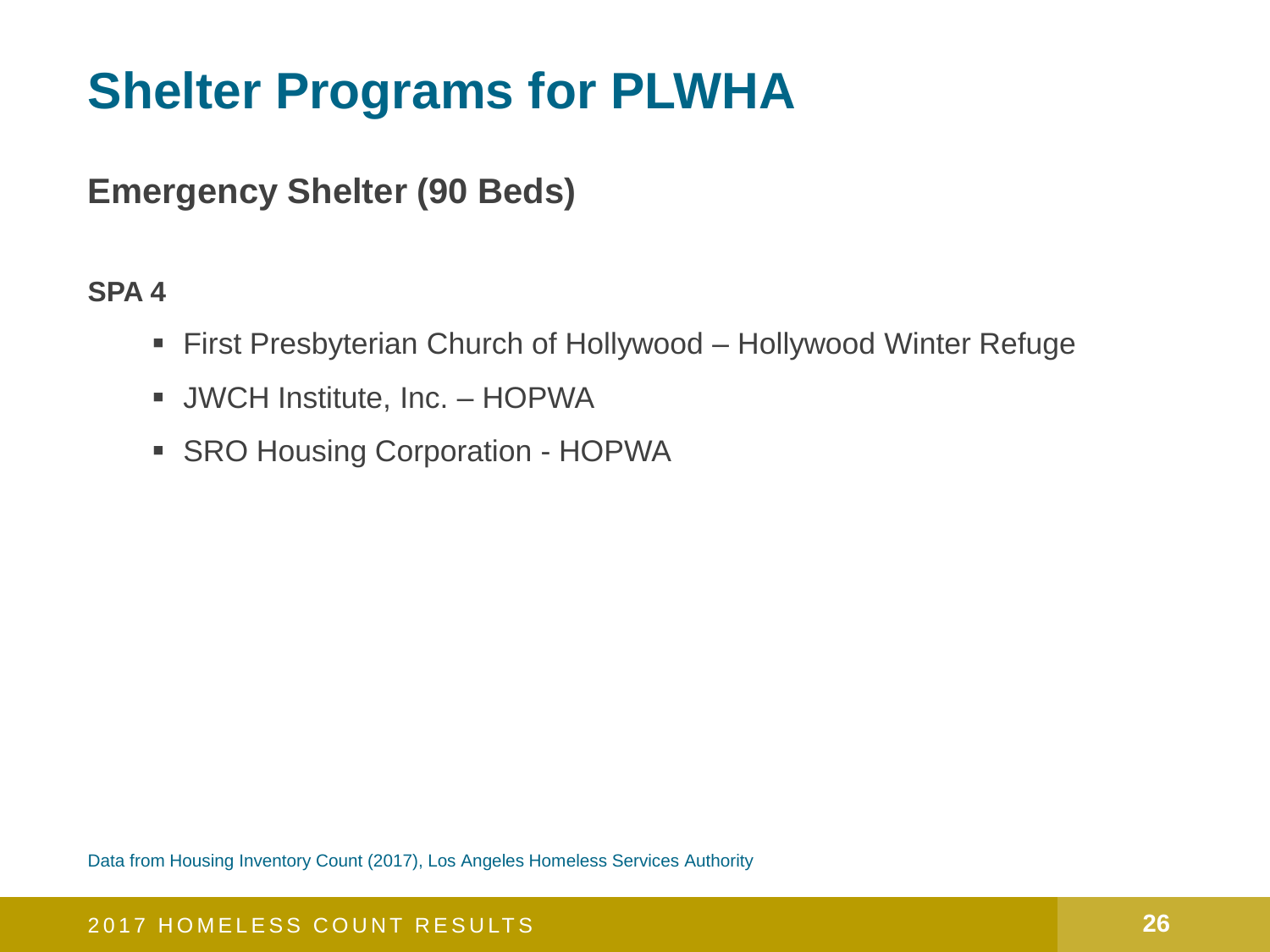## **Housing Programs for PLWHA**

### **Permanent Supportive Housing (612 Beds)**

**SPA 1:** Affordable Living for the Aging – Lancaster Shared Housing

**SPA 3:** Alliance for Housing and Healing – CHOISS

**SPA 4**

- Hollywood Community Housing Corporation Allesandro, Argyle Court, and Hollywood Bungalow Apartments
- Project New Hope Hoover and Nyumba Apartments
- Skid Row Housing Trust Lincoln and Dewey Hotel
- SRO Housing Corporation Eugene Hotel and Rivers Apartments

**SPA 5:** Alliance for Housing and Healing - CHOISS

**SPA 6:** Project New Hope – Lockwood, Hoover, and Nyumba Apartments

**SPA 7:** Alliance for Housing and Healing – CHOISS Program

**SPA 8:** Project New Hope – Tripp House

Data from Housing Inventory Count (2017), Los Angeles Homeless Services Authority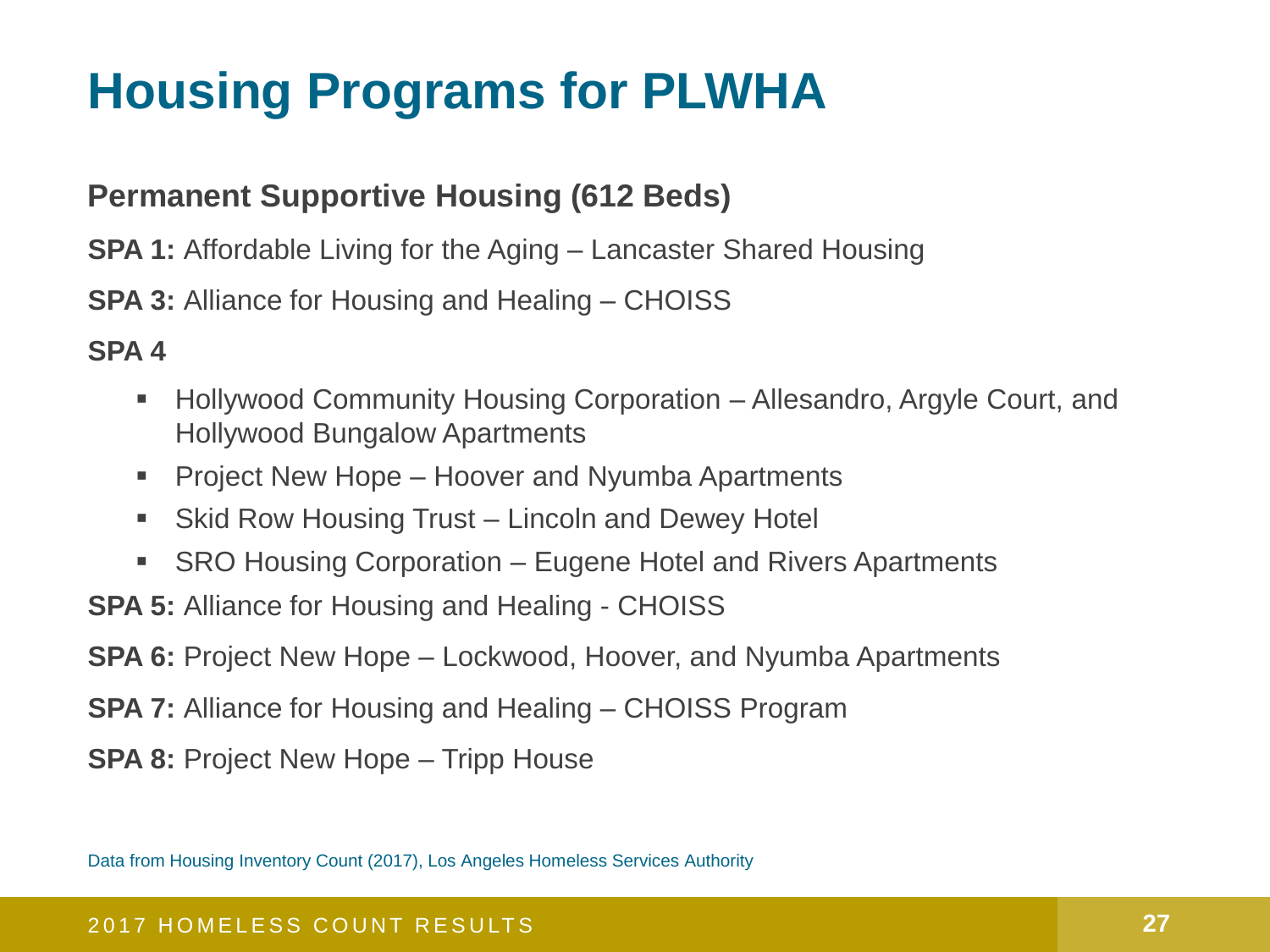## **Housing Programs for PLWHA**

### **Other Permanent Housing (35 Beds)**

SPA 4: SRO Housing Corporation - Rivers Apartment

Data from Housing Inventory Count (2017), Los Angeles Homeless Services Authority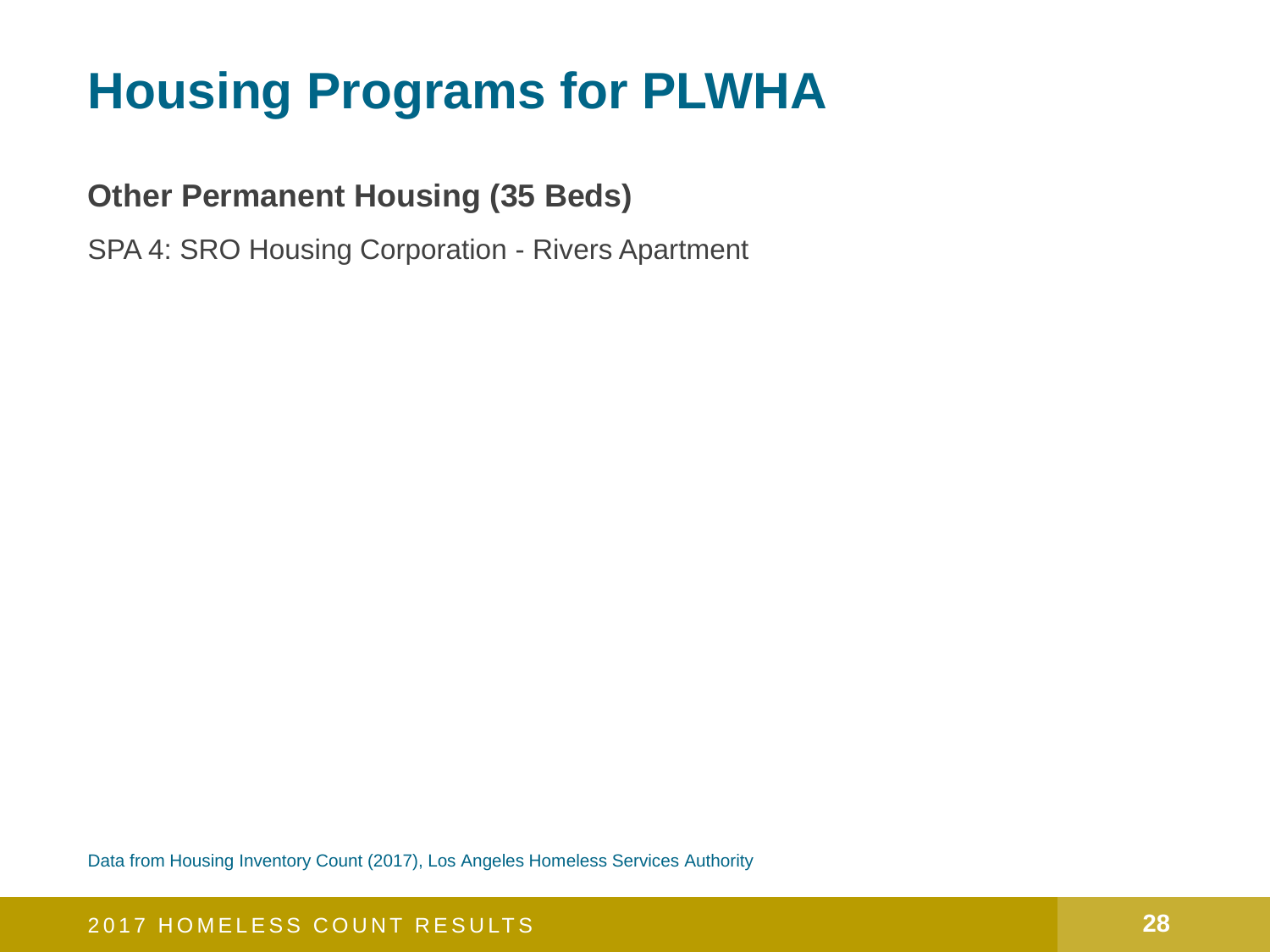## **Resources**

### **2017 Homeless Count**

**http://www.lahsa.org/homeless-count/**

- Fact Sheets
- Interactive Data Visualizations
- Data Summary Tables
- GIS Maps with Jurisdictions
- Count Methodology Report
- Special Data Reports
- Other Technical Notes

### **2018 Homeless Count Theycountwillyou.org**

- Background/Information
- Promotional Materials
- Volunteer Sign Up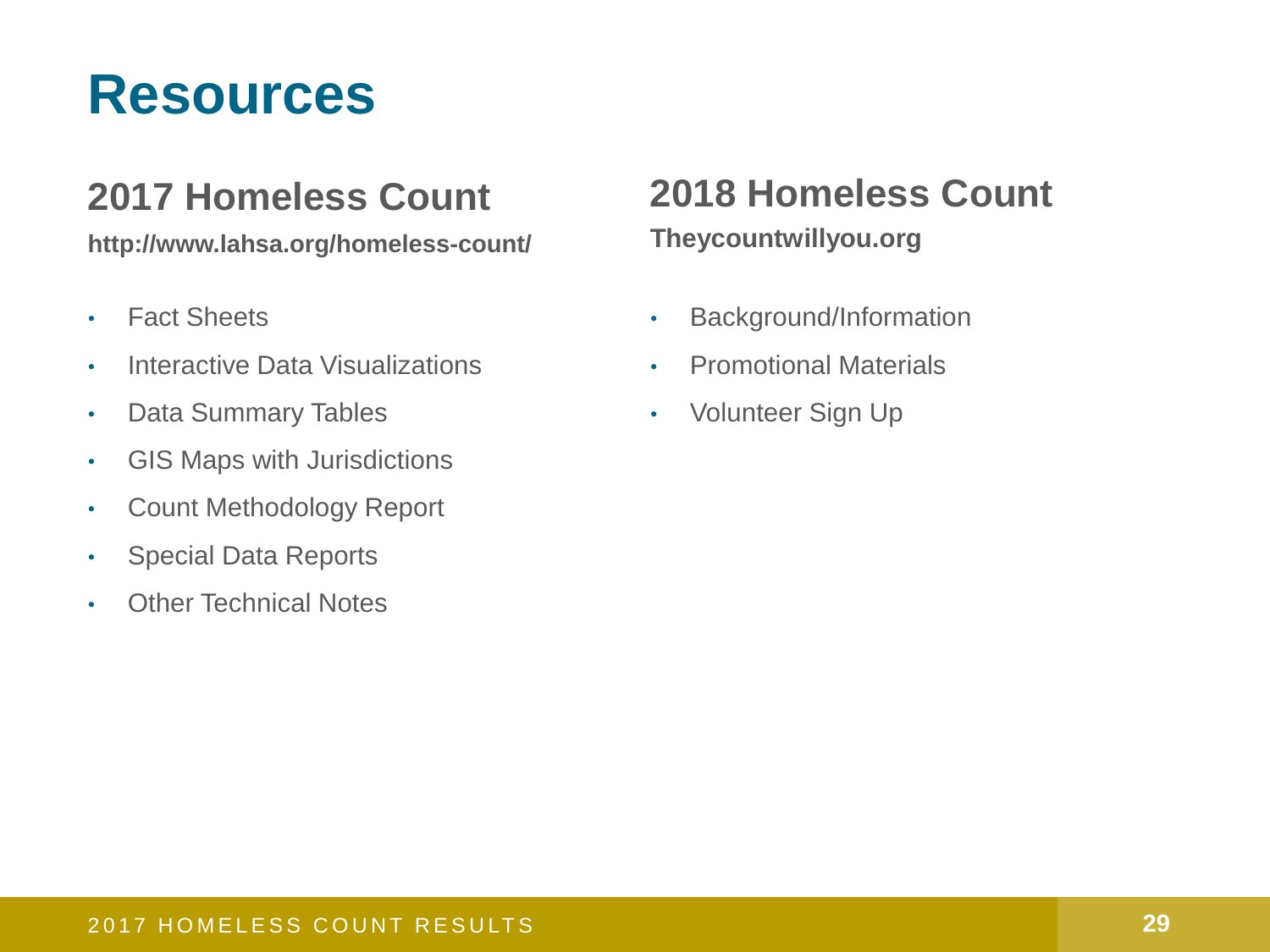## **The homeless** count, no matter where they live.

Become a volunteer at: theycountwillyou.org